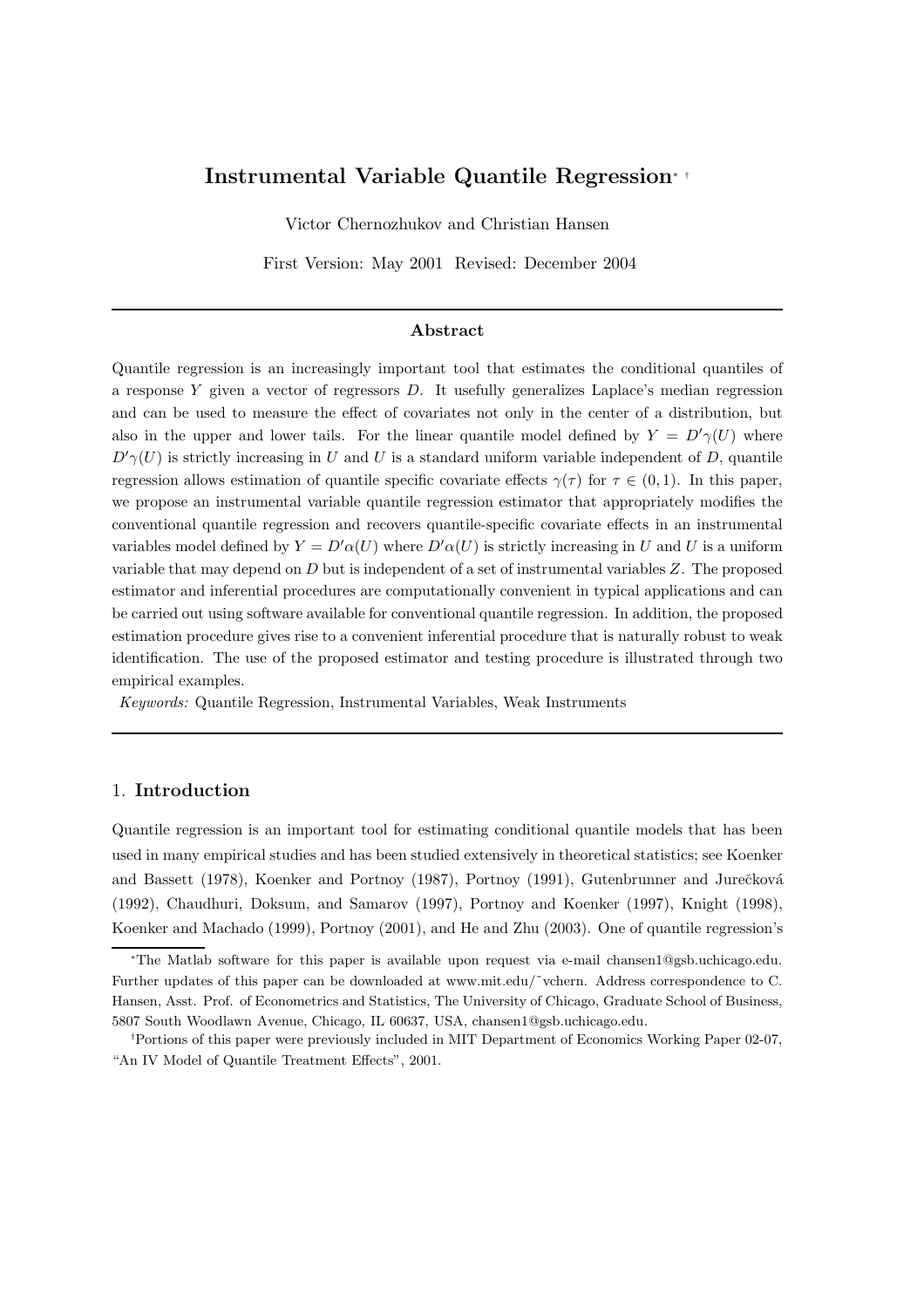most appealing features is its ability to estimate quantile-specific effects that describe the impact of covariates not only on the center but also on the tails of the outcome distribution. While the central effects, such as the mean effect obtained through conditional mean regression, provide interesting summary statistics of the impact of a covariate, they fail to describe the full distributional impact unless the variable affects both the central and the tail quantiles in the same way. In addition, interest focuses on the impact of covariates on points other than the center of the distribution in many cases. For example, in a study of the effectiveness of a job training program, the effect of training on the low tail of the earnings distribution will likely be of more interest for public policy than the effect of training on the mean of the distribution.

For an outcome Y and set of factors D affecting the outcome, the conventional linear conditional quantile model may be defined as

(1.1) 
$$
Y = D'\gamma(U^*), \qquad U^*|D \sim \text{Uniform}(0,1),
$$

where  $\tau \mapsto D'(\tau)$  is strictly increasing and continuous in  $\tau$ . Doksum (1974) interprets the disturbance  $U^*$  as individual ability or proneness. By construction,  $D'\gamma(\tau)$  is the  $\tau$ -quantile of Y conditional on D. This model generalizes the usual linear regression model

$$
Y = D'\gamma_0 + \gamma_1(U^*)
$$

by allowing quantile-specific effects of covariates D. For a given quantile indexed by  $\tau \in (0,1)$ , the quantile specific effects  $\gamma(\tau)$  can be estimated using standard quantile regression methods (e.g. Koenker and Bassett (1978)).

In this paper, we develop a new estimation method for an endogenous generalization of the above model. The developed approach is designed for settings where the observed variables D are determined non-experimentally, making it difficult to infer the true structural/causal effects of D on the outcomes. Specifically, we consider the model

(1.2) 
$$
Y = D'\alpha(U), \qquad U|Z \sim \text{Uniform}(0,1),
$$

where  $\tau \mapsto D'(\alpha(\tau))$  is strictly increasing in  $\tau$ , D is statistically dependent on U, and Z is a set of instrumental variables that are independent of  $U$  but statistically related to  $D$ . Since  $D$  depends on U, the sampled  $D$  will depend on  $U$ , leading to biased sampling or endogeneity. This endogeneity makes  $\gamma(\tau) \neq \alpha(\tau)$ , rendering conventional quantile regression inconsistent for estimating (1.2).

For example, suppose that  $Y$  is the hourly wage of a worker and that  $D$  is an individual's level of training. The unobserved disturbance  $U$  would reflect unobserved personal characteristics, such as ability, which influence the individual's wage via the equation  $Y = D'(\alpha(U))$ . If high-ability individuals choose high levels of training, then the level of training is correlated with ability, which causes dependence between  $U$  and  $D$  and implies that conventional quantile regression will overstate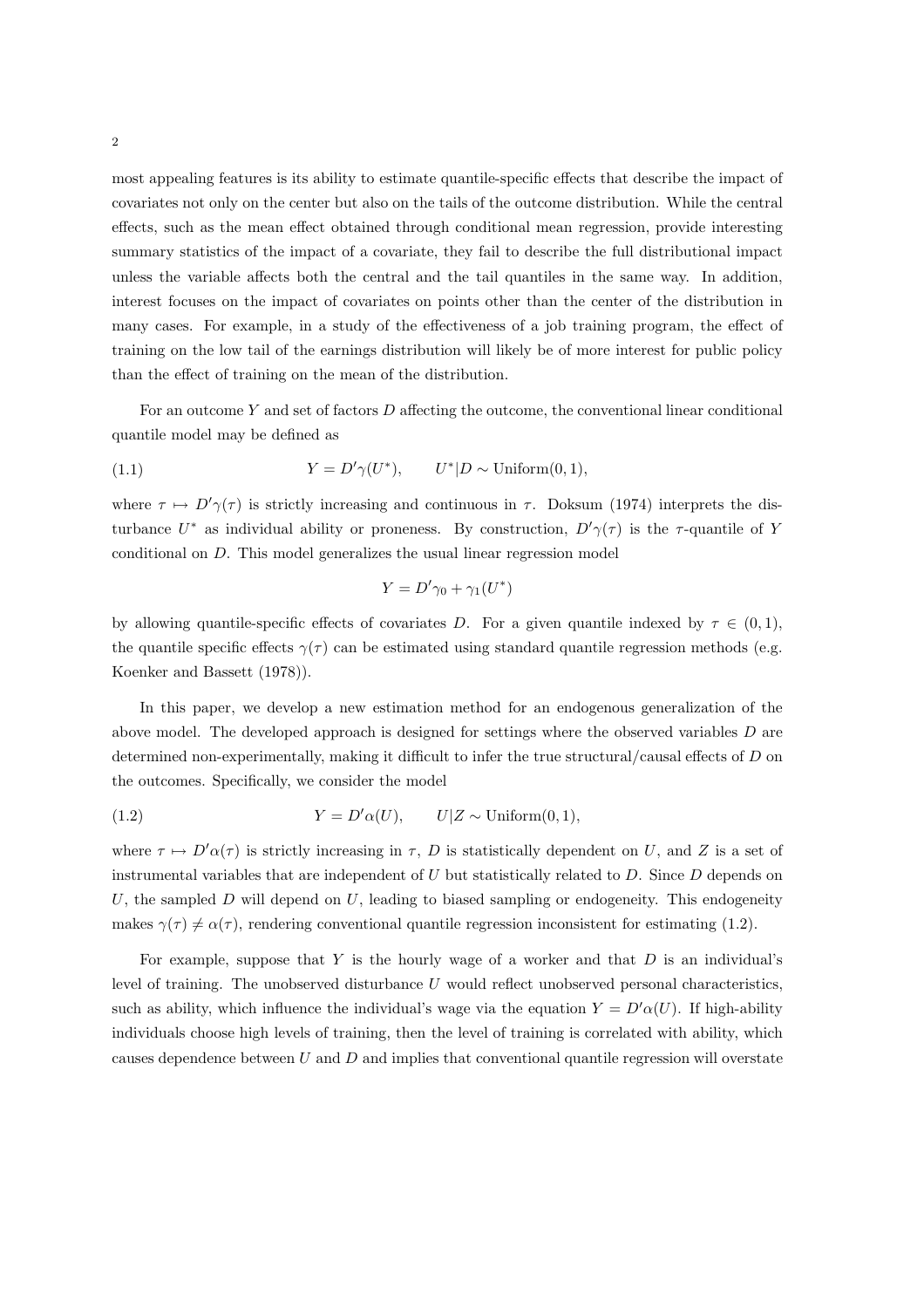the true effect of training on earnings,  $\gamma(\tau) > \alpha(\tau)$ . Instrumental variables Z, such as random assignment to training programs in the training context, allow us to overcome this problem by providing a source of variation in  $D$  that is independent of  $U$ . There are many other interesting examples where  $D$  is sampled depending on  $U$ , i.e. endogenously. The empirical section presents a supply-demand example and a training example.

Model (1.2) generalizes the conventional instrumental variables model with additive disturbances  $Y = D'\alpha_0 + \alpha_1(U)$  where  $U|Z \sim U(0, 1)$  to cases where the impact of D varies across quantiles of the outcome distribution. A number of appealing approaches are readily available to estimate  $\alpha_0$  in the conventional instrumental variables model with additive disturbances, including the conventional two-stage least squares (2SLS) estimator and its robust analogs by Amemiya (1982) and Chen and Portnoy (1996).

The purpose of this paper is to provide practical estimation and inference methods for model (1.2). The estimator we propose is an appealing modification of the standard quantile regression that can be constructed from a series of conventional quantile regressions. Thus, the estimation approach is computationally convenient and simple to implement in many typical applications. It has already been used in empirical applications, e.g. Hausman and Sidak (2004), Januszewski (2004), and Chernozhukov and Hansen (2004a), and will be further illustrated with two empirical applications in this paper. In addition, the estimation procedure leads naturally to an inference procedure that will be valid even when one of the key conditions for identification of the model, that  $D$  is statistically dependent on  $Z$ , fails.

The remainder of this paper is organized as follows. In Section 2, we define the model in more detail and allow for other controls in the equations. Section 3 discusses estimation and testing procedures based on a set of moment equations introduced in Section 2. Section 4 illustrates the use of the derived estimator and testing procedure through brief empirical examples, and Section 5 concludes.

### 2. The Instrumental Quantile Regression Method

#### 2.1. The Model

In this section, we more formally define the model we will estimate. Suppose we have a structural relationship defined by

- (2.1)  $Y = D'\alpha(U) + X'\beta(U), \qquad U|X, Z \sim \text{Uniform}(0, 1),$
- (2.2)  $D = \delta(X, Z, V)$ , where V is statistically dependent on U,
- (2.3)  $\tau \mapsto D' \alpha(\tau) + X' \beta(\tau)$  strictly increasing in  $\tau$ .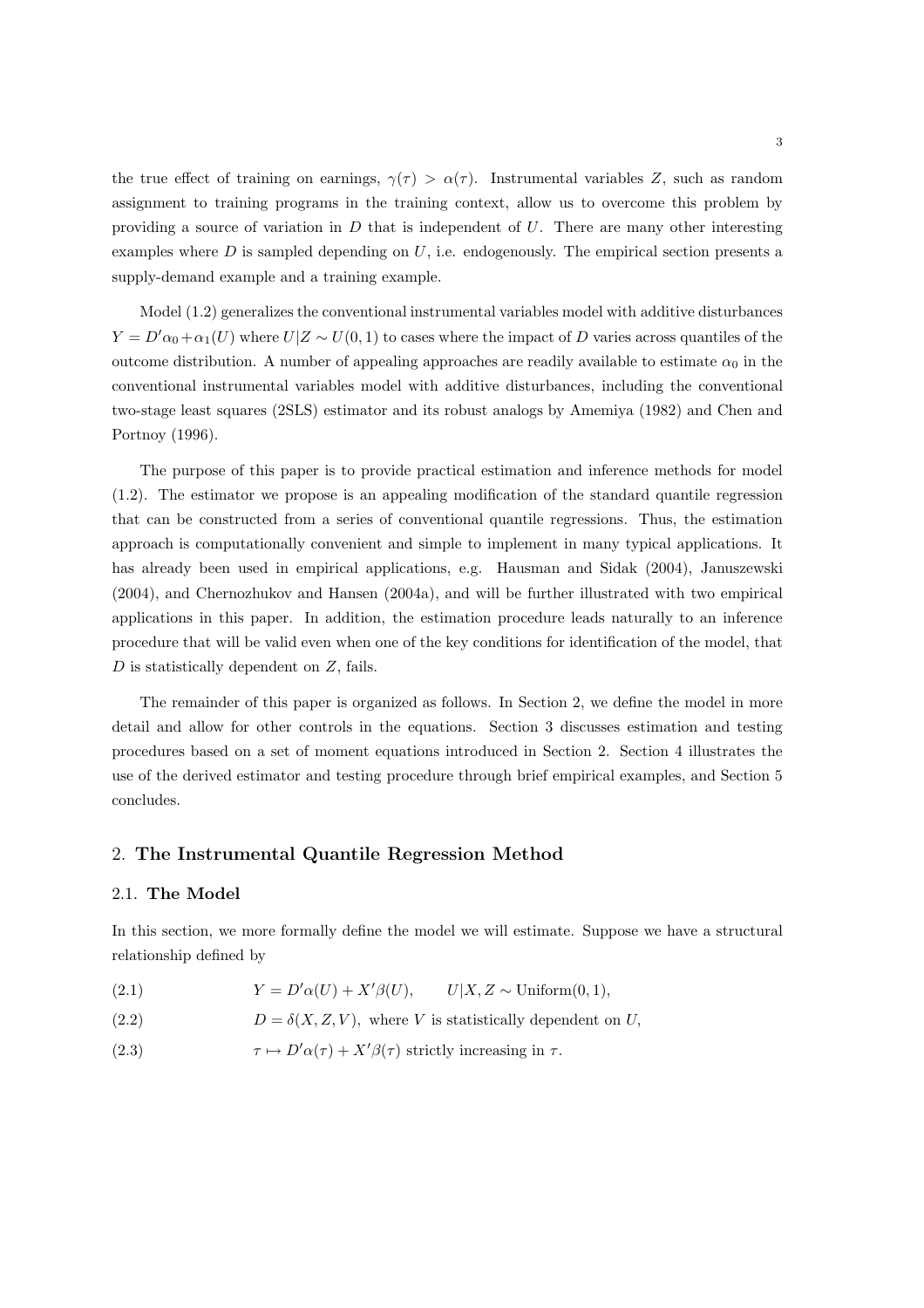In these equations,

- $\bullet$  Y is the scalar outcome variable of interest,
- $\bullet$  U is a scalar random variable that aggregates all of the unobserved factors affecting the structural outcome equation,
- $D$  is a vector of endogenous variables determined by  $(2.2)$ , where
- $V$  is a vector of unobserved disturbances determining  $D$  and correlated with  $U$ ,
- $Z$  is a vector of instrumental variables (control variables excluded from  $(2.1)$  that are independent of the disturbance U but impact variable  $D$  via  $(2.2)$ , and
- $X$  is a vector of included control variables.

The observed variables consist of  $(Y, D, X, Z)$ , and due to the dependence between V and U, D is also sampled depending on U.

We shall refer to the function

(2.4) 
$$
S_Y(\tau|d,x) = d'\alpha(\tau) + x'\beta(\tau)
$$

as the Structural Quantile Function (SQF) in order to emphasize that it is in general a different object than the conditional quantile function  $Q_Y(\tau|d, x)$ . The structural quantile function  $S_Y(\tau|d, x)$ describes the quantile function of the latent outcome variable  $Y_d = d' \alpha(U) + X' \beta(U)$  obtained by fixing  $D = d$  and sampling the disturbance  $U \sim U(0, 1)$  (all conditional on X). This notion of sampling corresponds to independent sampling of  $D$  and  $U$ , which is generally not feasible outside experimental settings. Instead the sampled variable  $D$  is determined via  $(2.2)$ . Nevertheless, it is still possible to estimate or make inference on the structural quantile function  $S_Y(\tau|d, x)$  through the use of instrumental variables  $Z$  which induce variation in  $D$  but are themselves independent of U.

#### 2.2. The Principle

Under the conditions of  $(2.1)$  and  $(2.3)$ , the problem of dependence between U and D is overcome through the presence of instrumental variables,  $Z$ , that affect the determination of  $D$  but are independent of U. In program evaluation studies with imperfect compliance, a simple example of an instrument is random assignment to the treatment group, which is done independently of the potential values of U. The presence of the instrumental variable leads to a set of moment equations that can be used to estimate the parameters of (2.1). From (2.1) and (2.3), the event  ${Y \leq S_Y(\tau|D, X)}$ is equivalent to the event  $\{U \leq \tau\}$ . It then follows from (2.1) that

(2.5) 
$$
P[Y \leq S_Y(\tau|D, X)|Z, X] = \tau.
$$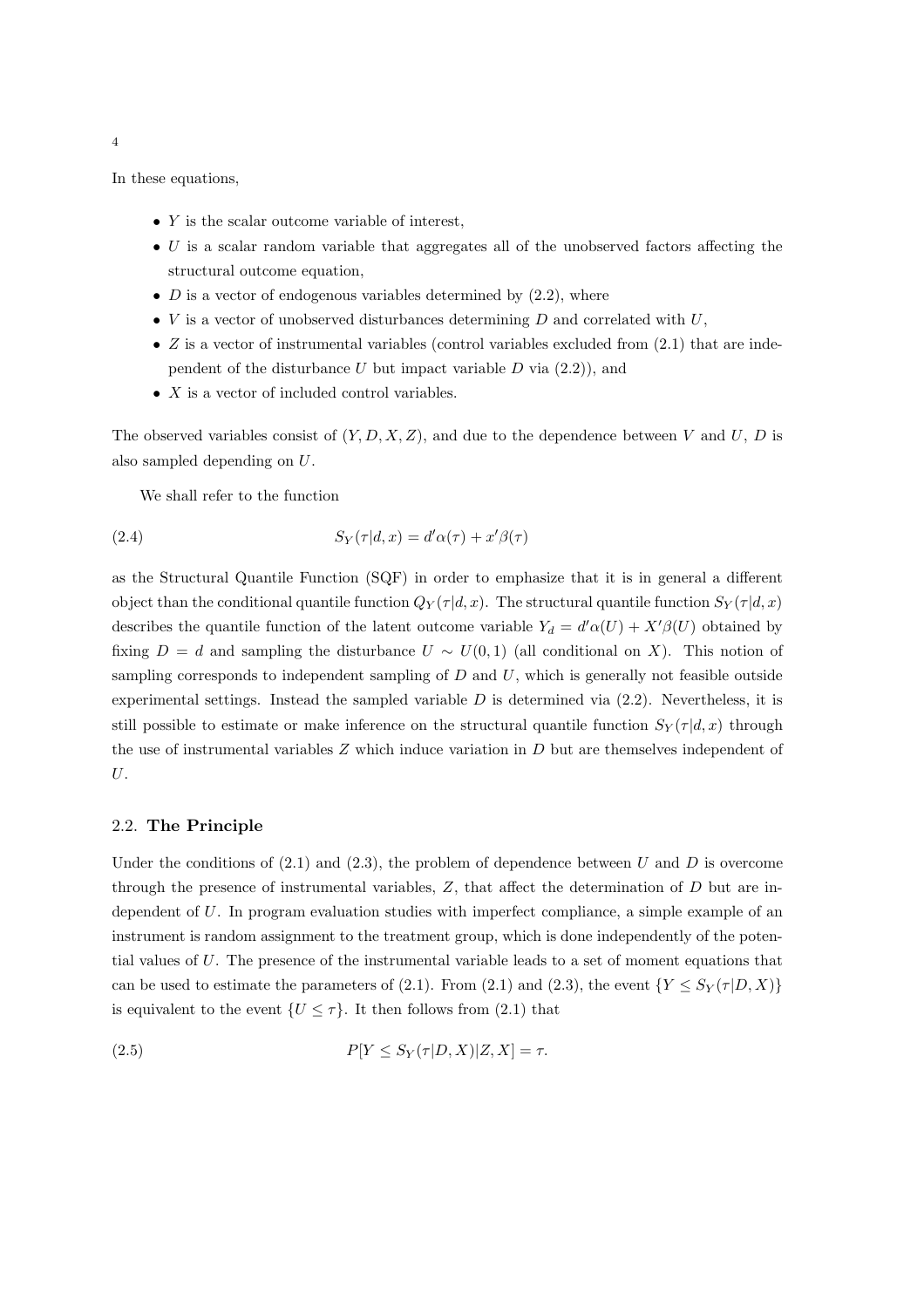(2.6) 
$$
P[Y \leq Q_Y(\tau|D, X)|D, X] = \tau
$$

used to estimate the conditional quantile function of  $Y$  given  $D$  and  $X$ .

Recall from Koenker and Bassett (1978) that the ordinary quantile regression (QR) is formulated as finding the best predictor of  $Y$  given  $W$  under the asymmetric least absolute deviation loss  $\rho_{\tau}(u) := (\tau - 1(u < 0))u$ . In other words, assuming integrability, the  $\tau$ -th conditional quantile of Y given  $W$  solves the problem:

(2.7) 
$$
Q_Y(\tau|W) = \arg\min_{f \in \mathcal{F}} E\left[\rho_\tau(Y - f(W))\right]
$$

where  $\mathcal F$  is the class of measurable functions of W (restricted in applications to be a set of flexible parametric functions). Laplace's median regression function  $Q_Y(0.5|W)$  is a solution of this problem with  $\tau = 1/2$  so that  $\rho_{\tau}(u) = \frac{1}{2}|u|$ . The function  $Q_Y(\tau|D, X)$  solves the above problem with  $W = (D, X)$  and can be estimated using the finite sample analog of the above equation.

The moment equation given in (2.5) is equivalent to the statement that 0 is the  $\tau$ -th quantile of random variable  $Y - S_Y(\tau|D, X)$  conditional on  $(Z, X)$ :

(2.8) 
$$
0 = Q_{Y-S_Y(\tau|D,X)}(\tau|Z,X) \quad \text{a.s. for each } \tau.
$$

Thus, we may pose the problem of finding  $\alpha(\tau)$  and  $\beta(\tau)$  solving equation (2.5) as the **instrumental** variable or inverse quantile regression (IVQR). This problem is to find an  $S_Y(\tau|D, X)$  such that 0 is a solution to the quantile regression of  $Y - S_Y(\tau|D, X)$  on  $(Z, X)$ :

(2.9) 
$$
0 = \arg\min_{f \in \mathcal{F}} E \rho_{\tau} [(Y - S_Y(\tau|D, X) - f(Z, X))],
$$

where  $\mathcal F$  is the class of measurable functions of  $(X, Z)$  (which will be restricted in applications). The term 'inverse' emphasizes an evident inverse relation of this problem to the conventional quantile regression, (2.7).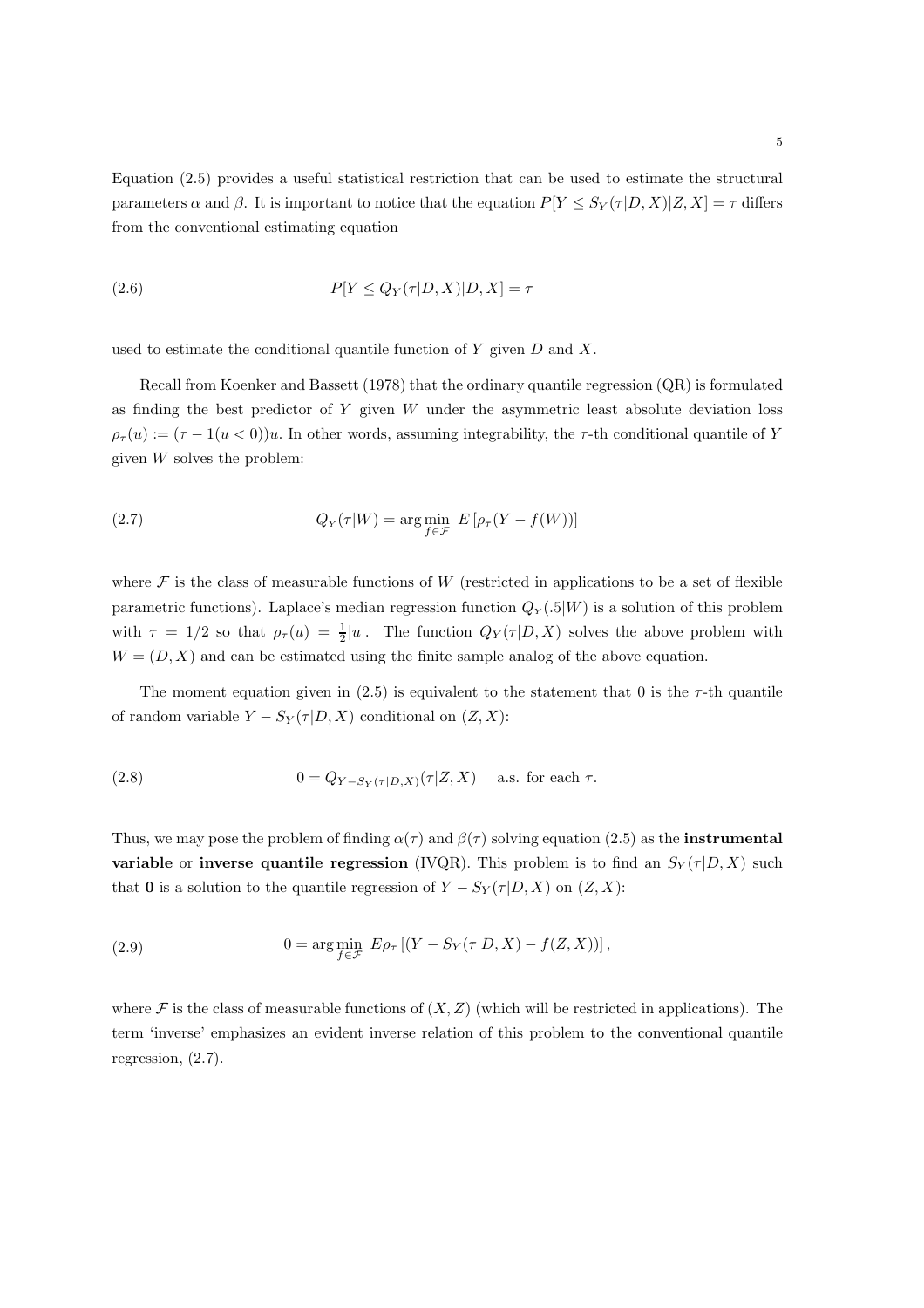# 3. The Instrumental Quantile Regression Estimator and Derived Dual Inference

#### 3.1. Basic Description and Properties

Next we consider a finite-sample analog of the above procedure. Define the (weighted) conventional quantile regression objective function as

$$
Q_n(\tau,\alpha,\beta,\gamma) := \frac{1}{n} \sum_{i=1}^n \rho_\tau (Y_i - D_i' \alpha - X_i' \beta - \mathcal{Z}_i' \gamma) V_i,
$$

where D is a  $\dim(\alpha)$ -vector of endogenous variables, X is a  $\dim(\beta)$ -vector of exogenous explanatory variables,  $\mathcal{Z}_i \equiv f(X_i, Z_i)$  is a dim( $\gamma$ )-vector of instrumental variables such that  $\dim(\gamma) \ge \dim(\alpha)$ , and  $V_i := V(X_i, Z_i) > 0$  is a scalar weight. In practice, a simple procedure is to set  $V_i = 1$  and let  $\mathcal{Z}_i$  either be  $Z_i$  or the predicted value from a least squares projection of  $D_i$  on  $Z_i$  and  $X_i$ .

The instrumental variable or inverse quantile regression estimator (IVQR) is defined as follows. For a given value of the structural parameter, say  $\alpha$ , let us run the ordinary QR to obtain

(3.1) 
$$
(\widehat{\beta}(\alpha,\tau),\widehat{\gamma}(\alpha,\tau)) := \underset{\beta,\gamma}{\arg\min} Q_n(\tau,\alpha,\beta,\gamma).
$$

To find an estimate for  $\alpha(\tau)$ , we will look for a value  $\alpha$  that makes the coefficient on the instrumental variable  $\hat{\gamma}(\alpha, \tau)$  as close to 0 as possible. Formally, let

(3.2) 
$$
\widehat{\alpha}(\tau) = \arg\inf_{\alpha \in \mathcal{A}} \left[ W_n(\alpha) \right], \quad W_n(\alpha) := n[\widehat{\gamma}(\alpha, \tau)'] \widehat{A}(\alpha) [\widehat{\gamma}(\alpha, \tau)],
$$

where  $\widehat{A}(\alpha) = A(\alpha) + o_p(1)$  and  $A(\alpha)$  is positive definite, uniformly in  $\alpha \in A$ . It is convenient to set  $A(\alpha)$  equal to the inverse of the asymptotic covariance matrix of  $\sqrt{n}(\hat{\gamma}(\alpha, \tau) - \gamma(\alpha, \tau))$  in which case  $W_n(\alpha)$  is the Wald statistic for testing  $\gamma(\alpha, \tau) = 0$ , a fact that we will use below for inference about  $\alpha(\tau)$  itself. The parameter estimates are then given by

(3.3) 
$$
\widehat{\theta}(\tau) := (\widehat{\alpha}(\tau), \widehat{\beta}(\tau)) := (\widehat{\alpha}(\tau), \widehat{\beta}(\widehat{\alpha}(\tau), \tau)).
$$

The estimator (3.3) is a finite-sample instrumental variable quantile regression. Analogous to the population problem (2.8), it finds parameter values for  $\alpha$  and  $\beta$  through the inverse step (3.2) such that the value of coefficient  $\hat{\gamma}(\alpha, \tau)$  on Z in the ordinary quantile regression step (3.1) is driven as close to zero as possible. This estimator is consistent and asymptotically normal under appropriate regularity and identification conditions:

(3.4) 
$$
\sqrt{n}(\widehat{\theta}(\tau) - \theta(\tau)) \to_d N(0, \Omega_\theta),
$$

for  $\Omega_{\theta}$  specified below. This asymptotic distribution can be used for conducting direct inference on the parameter of interest using standard Wald procedures.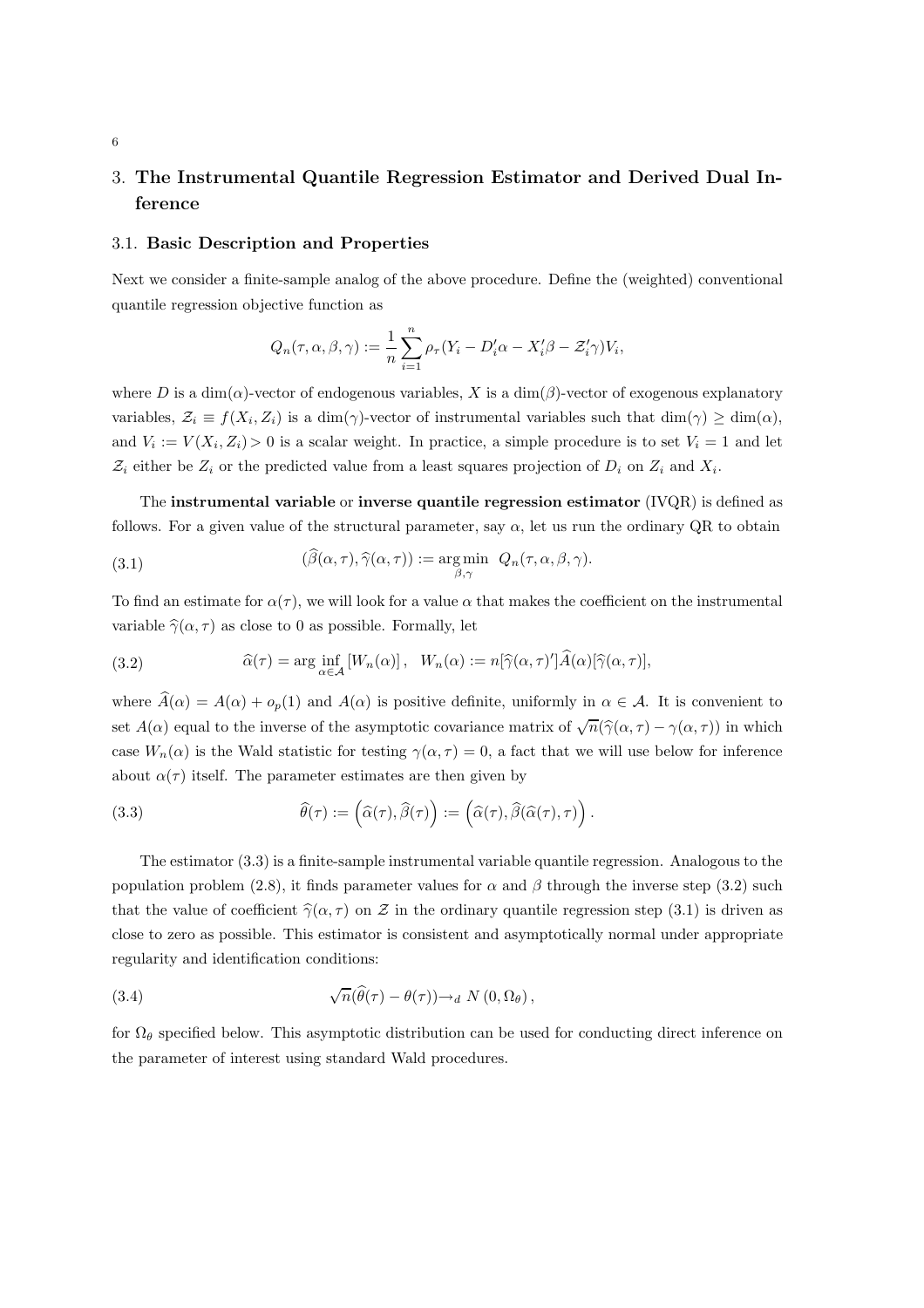In addition, we can base inference on the "dual" Wald statistic  $W_n(\alpha)$  for testing whether the coefficients on the instruments are zero (i.e. whether  $\gamma(\alpha, \tau) = 0$ ). When  $\alpha = \alpha(\tau)$ ,  $W_n(\alpha)$  is asymptotically chi-squared with  $\dim(\gamma)$  degrees of freedom:

(3.5) 
$$
W_n(\alpha(\tau)) \to_d \chi^2(\dim(\gamma))
$$

Thus, a valid confidence region for  $\alpha(\tau)$  can also be based on the inversion of this dual Wald statistic:

(3.6)  $CR_p[\alpha(\tau)] := {\alpha : W_n(\alpha) < c_p}$  contains  $\alpha(\tau)$  with probability approaching p,

where  $c_p$  is the p-percentile of a  $\chi^2(\text{dim}(\gamma))$  distribution. This dual approach is valid under weaker assumptions than the direct approach; in particular, it is robust to weak or partial identification of  $\alpha(\tau)$ . Section 3.5 discusses the properties of the dual procedure in more detail.

For a given probability index  $\tau$  of interest, the estimator may be computed in practice as follows:

1. Define a suitable set of values  $\{\alpha_j, j = 1, ..., J\}$ , and run the ordinary  $\tau$ -quantile regression of  $Y_i - D'_i \alpha_j$  on  $X_i$  and  $\mathcal{Z}_i$  to obtain coefficients  $\beta(\alpha_j, \tau)$  and  $\widehat{\gamma}(\alpha_j, \tau)$ .

2. Save the inverse of the variance-covariance matrix of  $\hat{\gamma}(\alpha_j, \tau)$ , which is readily available in any common implementation of the ordinary QR, to use as  $\hat{A}(\alpha_i)$  in  $W_n(\alpha_i)$ . Then  $W_n(\alpha_j)$  becomes a Wald or F-statistic for testing  $\gamma(\alpha_j, \tau) = 0$ , depending on the naming convention.

**3.** Choose  $\hat{\alpha}(\tau)$  as a value among  $\{\alpha_j, j = 1, ..., J\}$  that minimizes  $W_n(\alpha)$ . The estimate of  $\beta(\tau)$ is then given by  $\widehat{\beta}(\widehat{\alpha}(\tau), \tau)$ .

4. Direct inference on  $\alpha(\tau)$  may be conducted using the variance formula for  $\Omega_{\theta}$  provided below. Dual confidence regions for  $\alpha(\tau)$ ,  $CR_p$ , may be computed as  $CR_p[\alpha(\tau)] = {\alpha_j : W_n(\alpha_j) < c_p}$ , and its upper and lower bounds may be used as end-points of a confidence interval for  $\alpha(\tau)$ .

## 3.2. Computational Complexity and Implementation

One of the most appealing features of the IVQR and associated dual inference confidence region is that both may be computed using the output from the conventional QR using any modern software. Portnoy and Koenker (1997) show that ordinary QR can be computed in polynomial stochastic time  $O_p\left(\dim(\beta, \gamma)^3 \times n^{1+\delta}\right)$  using interior point algorithms with preprocessing,<sup>3</sup> so the above IVQR procedure has computational complexity of  $O_p((1/\epsilon)^{\dim(\alpha)} \times \dim(\beta, \gamma)^3 \times n^{1+\delta})$  for a desired level of accuracy  $\epsilon$  and some  $\delta > 0$ . Since we need  $\epsilon \propto 1/n^a$ ,  $a > 1/2$ , and it suffices to have  $a = 1/2 + \delta'$ , for some small  $\delta' > 0$ , the proposed algorithm has computational complexity

$$
O_p\left(n^{(1/2+\delta')\dim(\alpha)} \times \dim(\beta,\gamma)^3 \times n^{1+\delta}\right)
$$

<sup>&</sup>lt;sup>3</sup>In contrast, simplex procedures will have running time of  $O_p\left(n^{\dim(\beta,\gamma)}\right)$ .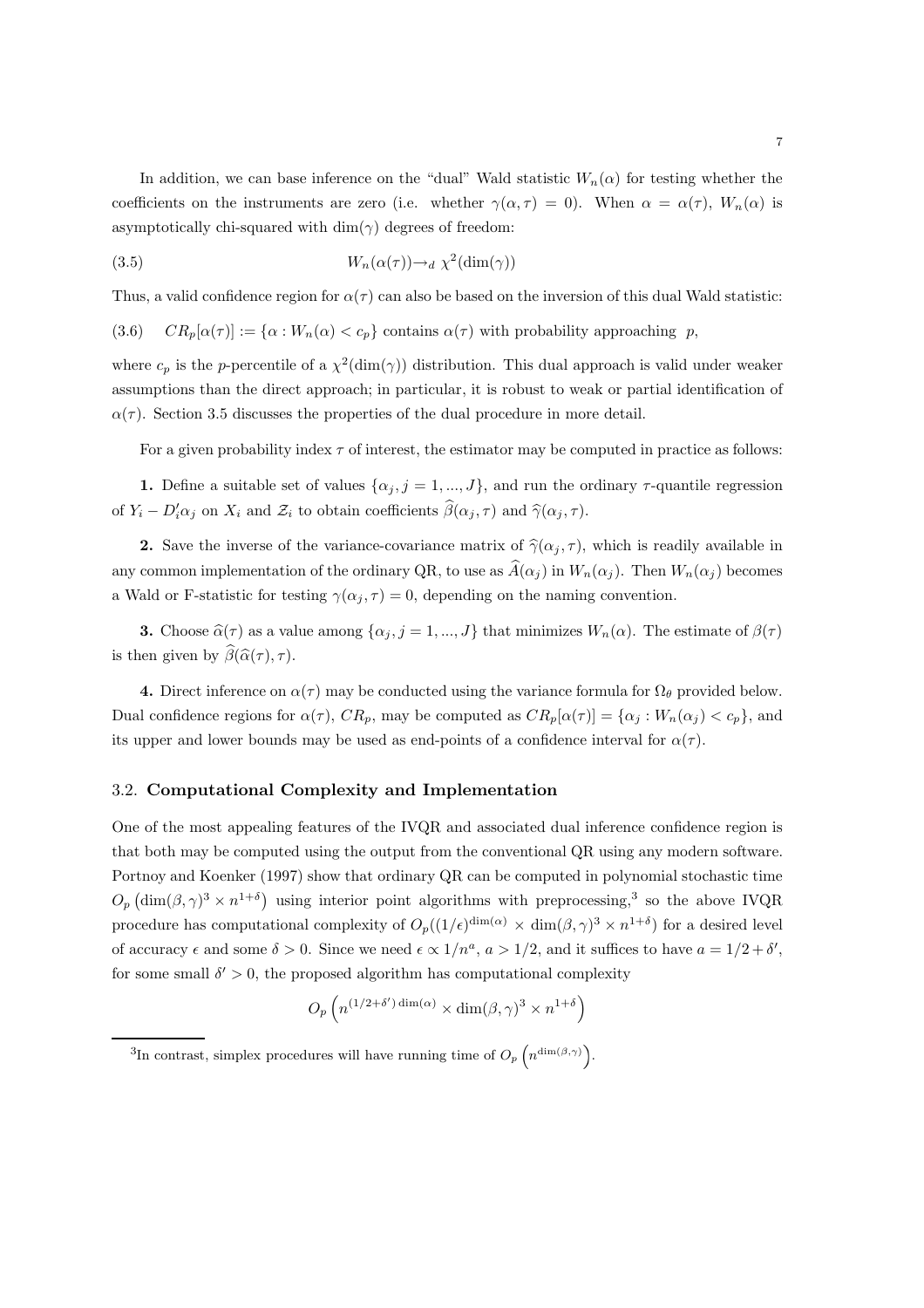that is polynomial in the sample size n and in the dimension of  $(\beta, \gamma)$ , but is not polynomial in the dimension of  $\alpha$ . Thus, the procedure will be computationally attractive and work well when the number of exogenous variables,  $\dim(\beta)$ , is possibly large, but the number of endogenous variables,  $\dim(\alpha)$ , is small. This situation is certainly the most common case prevalent in econometric specifications, where typically  $\dim(\alpha) = 1$  or 2 and  $\dim(\beta)$  varies from 1 to 50 or more. In fact, due to its practical properties, the estimator has already been applied in empirical analysis by Hausman and Sidak (2004), Januszewski (2004), and Chernozhukov and Hansen (2004a), and this paper also presents two additional empirical applications.

There are other approaches that one could adopt for estimation of the model defined in Section 2.1. For example, an immediate approach is the method of moments approach (MM) that attempts to minimize  $\|\frac{1}{\sqrt{n}}\sum_{i=1}^n(1(Y_i \leq D'_i\alpha + X'_i\beta) - \tau)(X'_i, \mathcal{Z}'_i)'V_i\|$  over  $\alpha$  and  $\beta$ . Another example is the estimator of Sakata (2001) which is an elegant maximum likelihood type estimator based on the absolute deviation.<sup>4</sup> In contrast to the IVQR approach, these alternative approaches involve highly non-convex, multi-modal, and non-smooth objective functions over many parameters, which poses a serious computational challenge. Implementation of extremum estimators with non-smooth and, more importantly, non-convex objective functions generally requires non-convex searches over parameter sets of dimension  $K = \dim(\beta) + \dim(\alpha)$ , which will be quite large in many cases due to the high-dimension of β. Thus, the IVQR approach will have an advantage when  $\dim(\alpha)$  is small, as is the case in many applications. When  $\dim(\alpha)$  is high, both the IVQR approach and the MM approach become difficult to implement. In such settings one could use the quasi-Bayesian methods for MM developed in Chernozhukov and Hong (2003). This approach computes estimates and confidence intervals using a quasi-posterior defined as the exponent of the MM function specified above.

# 4. Asymptotic Distribution Theory

#### 4.1. Assumptions

To state the assumptions, define the population objective function as

(4.1) 
$$
Q(\tau, \alpha, \beta, \gamma) := E\left[\rho_{\tau}(Y_i - D'_i\alpha - X'_i\beta - \mathcal{Z}'_i\gamma)V_i\right],
$$

and let

(4.2) 
$$
(\beta(\alpha, \tau), \gamma(\alpha, \tau)) := \underset{\beta, \gamma}{\text{arg min}} Q(\tau, \alpha, \beta, \gamma).
$$

<sup>4</sup>In our notation, the estimator solves the following program:

$$
\max_{\alpha,\beta} \min_{\gamma,\delta} \left[ \sum_{i=1}^n |Y_i - D_i'\alpha - X_i'\beta - \mathcal{Z}_i'\gamma - X_i'\delta| / \sum_{i=1}^n |Y_i - D_i'\alpha - X_i'\beta| \right].
$$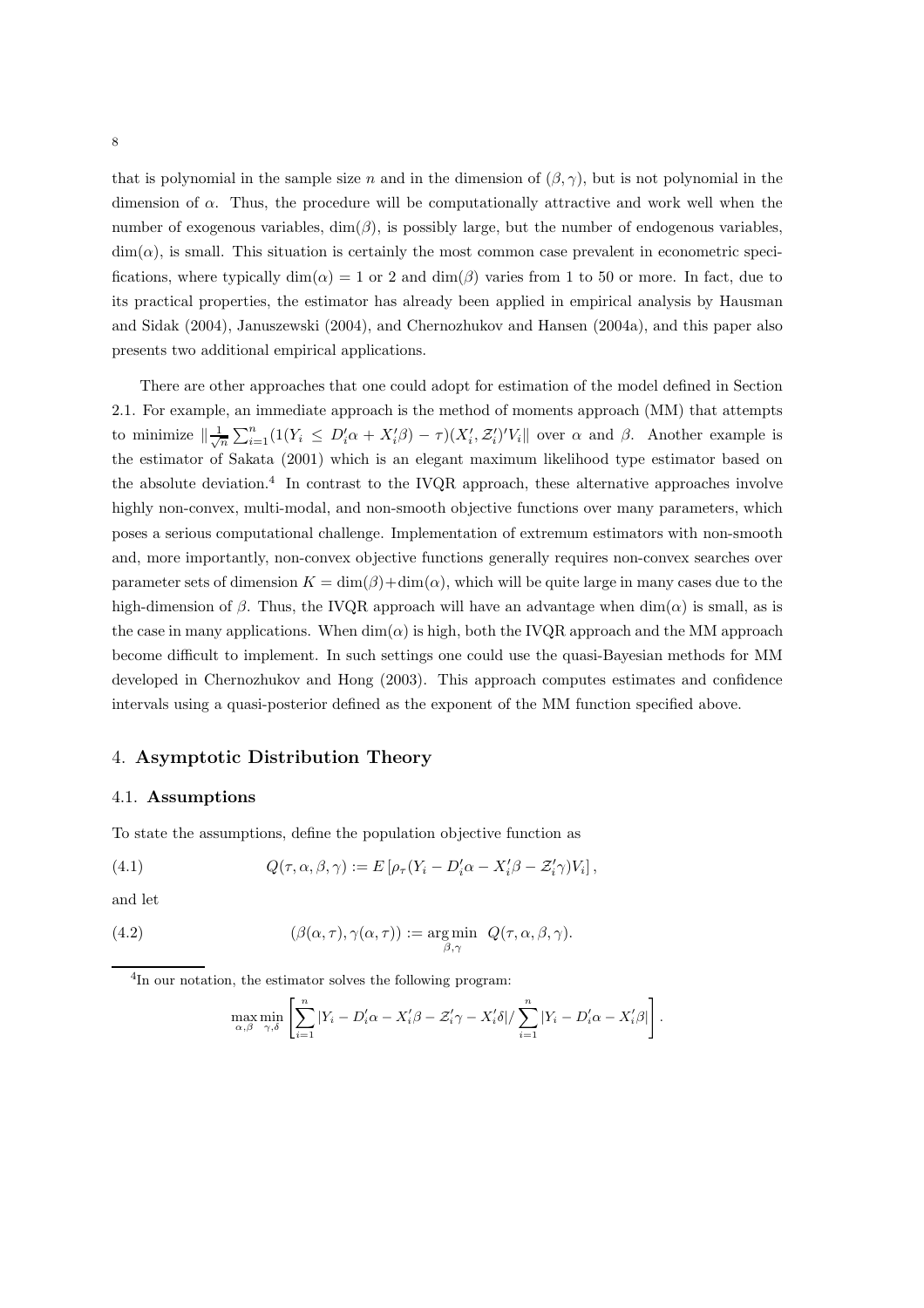Define the parameter space  $\Theta = \mathcal{A} \times \mathcal{B}$  as a compact convex set such that  $\mathcal{B}$  contains the population value  $\beta(\alpha, \tau)$  for each  $\alpha \in \mathcal{A}$  in its interior, so that the parameter-on-the-boundary problem does not arise. We assume the data were generated by the model defined in Section 2 and impose the following additional assumptions:

- **R1**  $(Y_i, D_i, X_i, Z_i)$  are iid defined on the probability space  $(\Omega, F, P)$  and have compact support.
- **R2** For the given  $\tau$ ,  $(\alpha(\tau), \beta(\tau))$  is in the interior of the specified set  $\Theta$ .
- **R3** Density  $f_Y(Y|X, D, Z)$  is bounded by a constant  $\bar{f}$  a.s.
- **R4**  $\partial E \left[1(Y \lt D' \alpha + X' \beta + \mathcal{Z}' \gamma) \Psi\right] / \partial(\beta', \gamma')$  has full rank at each  $\alpha$  in  $\mathcal{A}$ , for  $\Psi = V_i (Z'_i, X'_i)'$

The compactness conditions in R1 and R2 simplify the analysis. The bounded density in R3 and compactness condition in R1 are sufficient for the Jacobian matrix in R4 to be well-defined. The full rank condition in R4 and iid sampling suffice for the estimates  $(\widehat{\beta}(\alpha, \tau), \widehat{\gamma}(\alpha, \tau))$  to be asymptotically normal and are sufficient for implementing the dual inference. It is important to note that R1-R4 do not impose any conditions on the relation between  $D$  and  $Z$ ; that is, unlike the direct inference procedure, the dual procedure will be valid when identification is weak or fails partially or completely.

Stronger additional conditions are imposed for implementing the direct inference.

**R5**  $\partial E \left[1(Y \lt D' \alpha + X' \beta) \Psi\right] / \partial(\alpha', \beta')$  has full rank at  $(\alpha(\tau)', \beta(\tau)')'.$ **R6** The function  $(\alpha, \beta) \mapsto E[\{\tau - 1(Y \leq D'\alpha + X'\beta)\}\Psi]$  is one-to-one over  $\Theta$ .

The imposition of R1-R6 is sufficient for identification and asymptotic normality of the IVQR estimator, both of which are necessary for the validity of the direct inference approach. These assumptions considerably strengthen the conditions R1-R4 by imposing restrictions on the relationship between  $D$  and  $Z$ . The dual approach does not require these assumptions for its validity. Hence, the dual approach is robust to the violation of either R5 or R6.

To further comment on the nature of correlation between Z and D required by R5, note that by R1 and R3 we have that

$$
\partial E\left[\frac{1}{Y} < D'\alpha + X'\beta\Psi\right]'\right]/\partial(\alpha', \beta') = E[f_{\epsilon}(0|X, D, Z)V_i(\mathcal{Z}'_i, X_i)'(D'_i, X'_i)].
$$

Hence, if we set  $V_i = 1$  for simplicity, we see that the Jacobian in R5 takes a form of density-weighted covariation matrix between  $D$  and  $Z$ , and R5 requires that this matrix has full rank. R6 imposes that global identifiability must hold; hence, the impact of  $Z$  should be rich enough to guarantee that the moment equations are solved uniquely. These assumptions are required to carry out direct inference but are not required in the dual approach. Thus, discrepancies between the dual approach and the direct approach should be indicative of situations where R5 and R6 do not hold.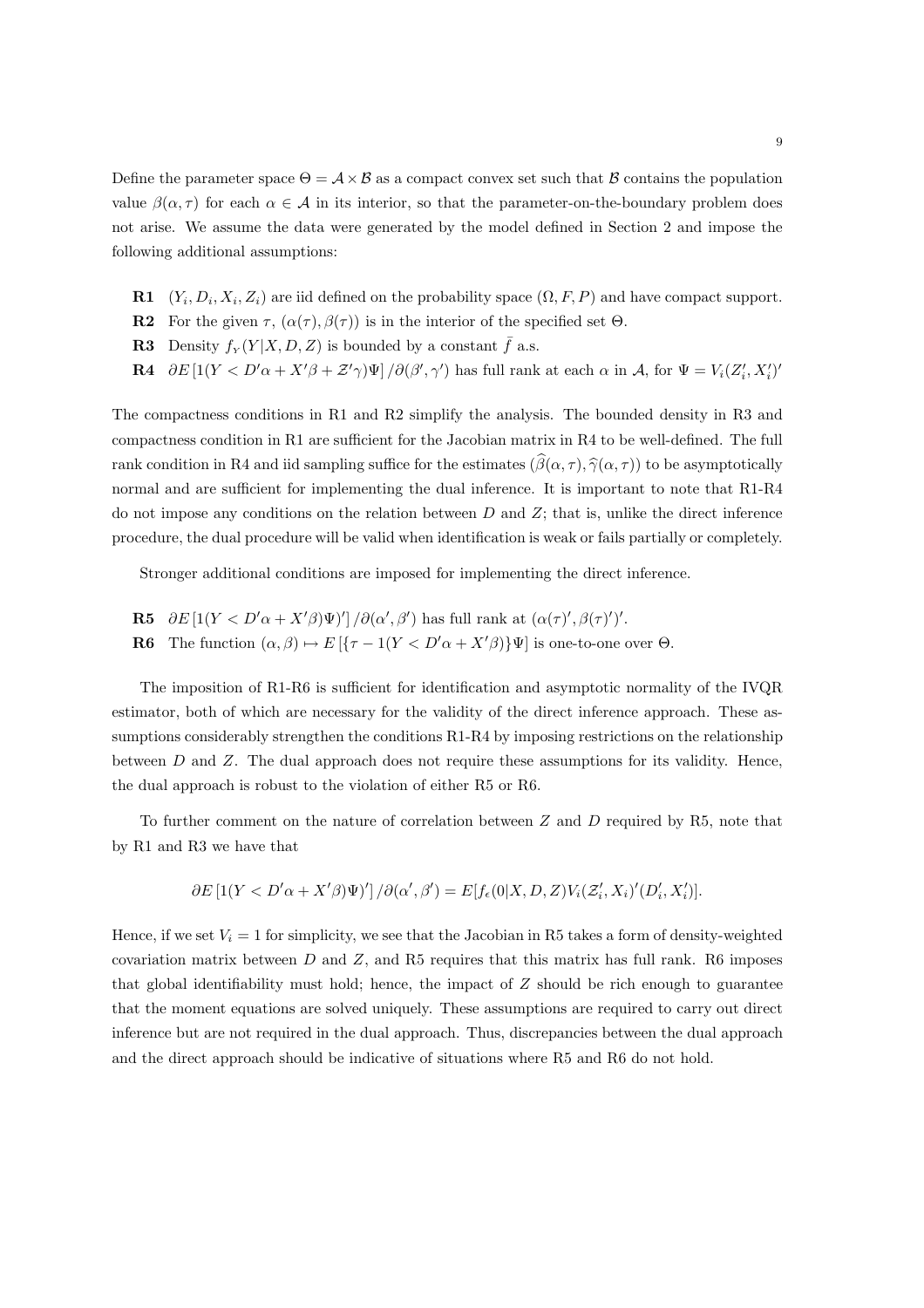Before proceeding to the asymptotic results, we provide some sufficient and more primitive conditions for the global identifiability condition R6. A set of conditions that suffices for both R5 and R6 is as follows:

\n- **R5'** 
$$
\partial E\left[1(Y < D'\alpha + X'\beta)\Psi\right]/\partial(\alpha', \beta')
$$
 has full rank at each  $(\alpha, \beta)$  in  $\Theta$ .
\n- **R6'** The image of  $\Theta$  under  $(\alpha, \beta) \mapsto E\left[\left\{\tau - 1(Y < D'\alpha + X'\beta)\right\}\Psi\right]$  is simply-connected.
\n

R5' ensures that the mapping  $(\alpha, \beta) \mapsto E\left[\frac{\tau - 1(Y < D'\alpha + X'\beta)}{V}\right]$  is locally one-to-one everywhere. The simple-connectivity condition R6' curbs somewhat the non-linearity of the mapping and implies a global one-to-one relationship by a Plastock-Hadamard type result, cf. Ambrosetti and Prodi (1995). This fact and equations (2.4) and (2.5) imply that the solution of the equation

$$
E\left[\left\{\tau - 1(Y < D'\alpha + X'\beta)\right\}\Psi\right] = 0
$$

is unique and is given by  $(\alpha(\tau), \beta(\tau))$ .

Other sufficient and more primitive conditions for R5 and R6 also result through an application of Theorem 2 in Mas-Colell (1979). Let  $\Theta'$  be a convex compact set that contains  $\Theta$  and that has a smooth boundary ∂Θ'. Then the following conditions imply R5' and R6' and hence R5 and R6.

 $\mathbf{R5}^*$   $\partial E\left[1(Y \langle D'\alpha + X'\beta \rangle\Psi\right] / \partial(\alpha',\beta')$  has a positive determinant at each  $(\alpha,\beta)$  in  $\Theta'$ .  $\mathbf{R6}^*$   $\partial E$  [1(Y <  $D'\alpha + X'\beta\Psi$ ]  $\partial(\alpha', \beta')$  is positive quasi-definite along the boundary  $\partial\Theta'$  in the sense defined by Mas-Colell (1979).

Note that in the exogenous model, we can set  $\mathcal{Z}_i = D_i$ , and these conditions will be trivially satisfied.

#### 4.2. Asymptotic Properties of the Dual Inference

We first state the formal results for dual inference, because they are the simplest to explain. Under the conditions R1-R4, as  $n \to \infty$ , uniformly in  $\alpha \in \mathcal{A}$ 

(4.3) 
$$
\sqrt{n}(\widehat{\vartheta}(\alpha,\tau)-\vartheta(\alpha,\tau))=-J_{\vartheta}^{-1}(\alpha)\cdot n^{-1/2}\cdot\sum_{i=1}^n s_i(\alpha)+o_p(1),
$$

(4.4) 
$$
s_i(\alpha) = \left[\tau - 1\left(\epsilon_i(\alpha) < 0\right)\right] \Psi_i, \Psi_i = V_i \{X'_i, \mathcal{Z}'_i\}',
$$

(4.5) 
$$
\epsilon_i(\alpha) = Y_i - D_i \alpha - X'_i \beta(\alpha, \tau) - Z'_i \gamma(\alpha, \tau),
$$

(4.6) 
$$
J_{\vartheta}(\alpha) = E\left[f_{\epsilon(\alpha)}(0|Z,X)\Psi\Psi'/V\right].
$$

(4.3)-(4.6) follow by adopting standard arguments for the quantile regression process. The difference here is that we have a process in  $\alpha$ , whereas we usually have a process over  $\tau$ . Hence for each  $\alpha$ 

(4.7) 
$$
\sqrt{n}\left(\widehat{\vartheta}(\alpha,\tau)-\vartheta(\alpha,\tau)\right)\to_d N(0,\Omega_{\vartheta}[\alpha]),
$$

(4.8) 
$$
\Omega_{\vartheta}[\alpha] = J_{\vartheta}^{-1}[\alpha]S[\alpha]J_{\vartheta}^{-1}[\alpha], \quad S[\alpha] = E[s_i(\alpha)s_i(\alpha)'].
$$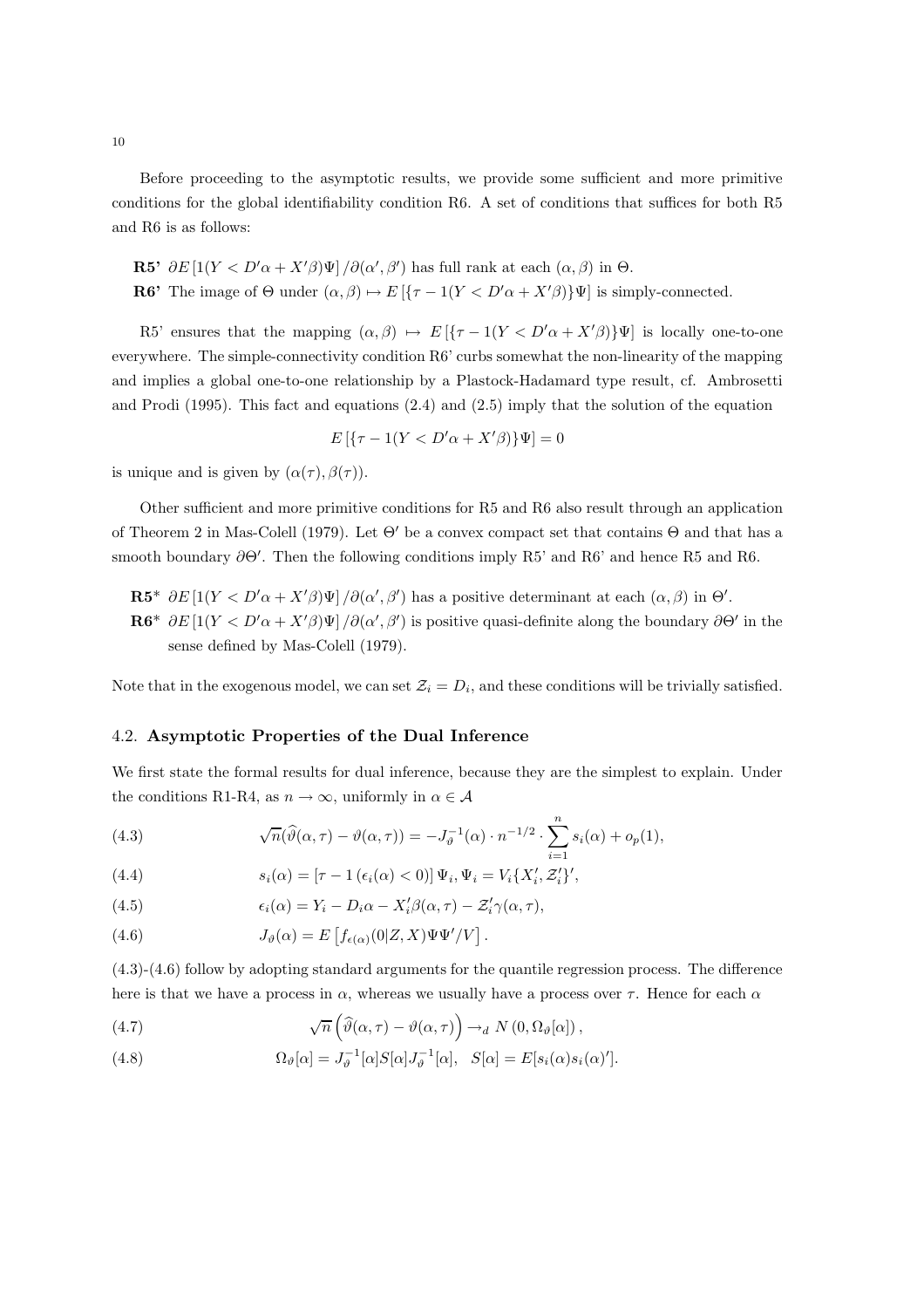The statistic for testing  $\gamma(\alpha, \tau) = 0$  is given by the Wald statistic  $W_n(\alpha) = n[\hat{\gamma}(\alpha, \tau)]\Omega_{\vartheta}[\alpha][\hat{\gamma}(\alpha, \tau)],$ where  $\hat{\Omega}_{\vartheta}[\alpha] = \Omega_{\vartheta}[\alpha] + o_p(1)$  is any standard consistent estimate of the asymptotic variance (4.8) of the ordinary QR. Therefore, when  $\alpha = \alpha(\tau)$ 

(4.9) 
$$
W_n[\alpha(\tau)] \to_d \chi^2(\dim(\gamma)),
$$

and for the confidence region  $CR_p[\alpha(\tau)] := \{ \alpha \in \mathcal{A} : W_n(\alpha) < c_p \}$ , where  $P\{\chi^2(\dim(\gamma)) < c_p \} = p$ ,

(4.10) 
$$
P\{\alpha(\tau) \in CR_p[\alpha(\tau)]\} = P\{W_n[\alpha(\tau)] < c_p\} \to p.
$$

**Proposition 1.** Under conditions R1-R4, the results  $(4.3)-(4.10)$  are true.

Comment 1. Unlike direct inference, the dual inference requires only assumptions R1-R4 to hold. The results for dual inference are also straightforward to extend in various direction. In particular, one can note that the preliminary estimation of weights  $V_i$  and instruments  $\mathcal{Z}_i$  will not affect (4.9) or even (4.7) as long as  $\alpha$  is in a root-n neighborhood of  $\alpha(\tau)$ . Additional regularity conditions on the estimates of weights and instruments that must be imposed can be found in Andrews (1994).

#### 4.3. Asymptotic Properties of the Direct Inference

The following proposition presents the asymptotic properties of the direct approach.

**Proposition 2.** In the specified model under conditions  $R1-R4$  and conditions  $R5-R6$ , sufficient conditions for which are either  $R5$ '- $R6$ ' or  $R5^*$ - $R6^*$ ,

(4.11) 
$$
\sqrt{n}\left(\widehat{\theta}(\tau)-\theta(\tau)\right)\to_d N(0,\Omega_\theta), \quad \Omega_\theta=(K',L')'S(K',L'),
$$

where, for  $\Psi = V \cdot [X', Z']'$  and  $\epsilon = Y - D'\alpha(\tau) - X'\beta(\tau)$ ,  $S = \tau(1-\tau)E[\Psi\Psi']$ ,  $K = (J'_{\alpha}HJ_{\alpha})^{-1}J'_{\alpha}H$ ,  $H = \bar{J}'_{\gamma} A[\alpha(\tau)] \bar{J}_{\gamma}, L = \bar{J}_{\beta} M, M = I_{k+r} - J_{\alpha} K, J_{\alpha} = E[f_{\epsilon}(0|X, Z, D)\Psi D'], and [\bar{J}'_{\beta}, \bar{J}'_{\gamma}]'$  is a partition of  $J_{\vartheta}^{-1} := (E[f_{\epsilon}(0|X,Z)\Psi\Psi'/V])^{-1}$  such that  $\bar{J}_{\beta}$  is a  $\dim(\beta) \times \dim(\beta, \gamma)$  matrix and  $\bar{J}_{\gamma}$  is  $a \dim(\gamma) \times \dim(\beta, \gamma)$  matrix.

**Corollary 1.** When  $\dim(\gamma) = \dim(\alpha)$ , the choice of  $A(\tau)$  does not affect asymptotic variance, and the joint asymptotic variance of  $\hat{\alpha}(\tau)$  and  $\hat{\beta}(\tau)$  will generally have the simple form

$$
\Omega_{\theta} = J_{\theta}^{-1} S(J_{\theta}')^{-1}
$$

for S defined above and  $J_{\theta} = E[f_{\epsilon}(0|X, Z, D)\Psi[D', X']].$ 

**Corollary 2.** When  $\dim(\gamma) > \dim(\alpha)$ , the choice of the weighting matrix  $A(\alpha)$  in the objective function  $W_n(\alpha)$  generally matters. A natural choice for  $A(\alpha)$  is given by  $A(\alpha) = ([\Omega_{\vartheta}[\alpha]_{22})^{-1}$  which corresponds to the inverse of the covariance matrix of  $\sqrt{n}(\hat{\gamma}(\alpha, \tau) - \gamma(\alpha, \tau))$ . Noting that  $A(\alpha)$  is equal to  $(\bar{J}_{\gamma}S\bar{J}'_{\gamma})^{-1}$  at  $\alpha(\tau)$ , it follows that the asymptotic variance of  $\sqrt{n}(\hat{\alpha}(\tau)-\alpha(\tau))$  equals

$$
\Omega_\alpha=(J'_\alpha \bar{J}'_\gamma (\bar{J}_\gamma S \bar{J}'_\gamma)^{-1} \bar{J}_\gamma J_\alpha)^{-1}
$$

.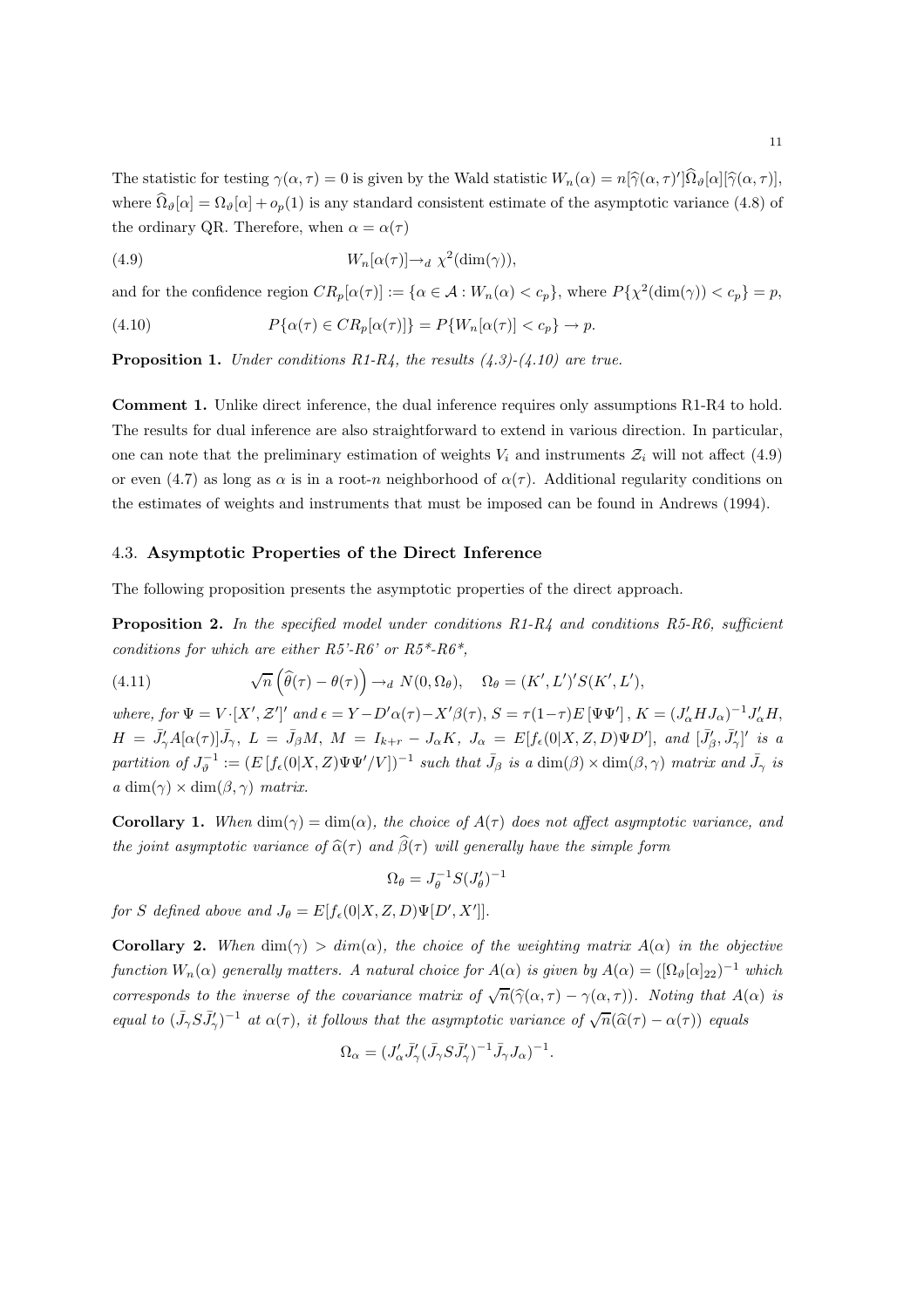**Corollary 3.** The efficient score for  $(\alpha(\tau), \beta(\tau))$  is given by  $\frac{1}{\tau(1-\tau)}[\tau-1(\epsilon \le 0)]\Psi^*$ , where  $\Psi^* =$  $V^*\cdot [X', \mathcal{Z}^*']', \mathcal{Z}^* := E[D \cdot v^* | Z, X]/V^*, v^* := f_{\epsilon}(0|D, Z, X), \text{ and } V^* = f_{\epsilon}(0|Z, X).$  Thus, if  $\mathcal{Z} = \mathcal{Z}^*$ and  $V = V^*$ , the asymptotic variance of  $(\hat{\alpha}(\tau), \hat{\beta}(\tau))$  attains the efficiency bound  $\tau(1-\tau)E[\Psi^*\Psi^*']^{-1}$ .

Comment 2. Corollary 1 is especially convenient since the variance formula becomes simple once the instrument  $Z$  is collapsed to the same dimension as  $D$ . Corollary 3 shows how to construct the instrument  $\mathcal Z$  and weight V such that the IVQR estimator achieves the efficiency bound in the sense defined by Amemiya (1977) as well as the semi-parametric efficiency bound in the sense of Bickel, Klaassen, Ritov, and Wellner (1993). Efficient estimation can be implemented in two steps. In the first step, IVQR is used to obtain residuals  $\hat{\epsilon}_i$ . In the second step, the required weights  $V_i^*$  and instruments  $\mathcal{Z}_i^*$  are estimated using nonparametric or parametric methods and are used in IVQR again. It can be shown that estimation of weights and instruments has no effect on the limit distribution of the estimators, provided additional regularity conditions, found e.g. in Andrews (1994), on the estimates of weights and instruments hold.

## 4.4. Estimating Variance and Jacobian Matrices

The components of the variance matrices that we need to estimate include  $J_{\vartheta}$ ,  $J_{\alpha}$ , and S for direct inference and  $J_{\vartheta}[\alpha]$  and  $S[\alpha]$  for dual inference. Following Koenker's (1994) analysis for ordinary QR, the first set of components can be estimated as follows:

$$
\widehat{S} = \frac{1}{n} \sum_{i=1}^{n} \widehat{s}_i \widehat{s}'_i, \quad \widehat{J}_{\alpha} = \frac{1}{n} \sum_{i=1}^{n} \left[ K(\widehat{\epsilon}_i/h)/h \right] \Psi_i D'_i, \quad \widehat{J}_{\vartheta} = \frac{1}{n} \sum_{i=1}^{n} \left[ K(\widehat{\epsilon}_i/h)/h \right] \Psi_i \Psi'_i / V_i,
$$

where  $\hat{\epsilon}_i := Y_i - D_i' \hat{\alpha}(\tau) - X_i' \beta(\tau)$ ,  $\hat{s}_i = [\tau - 1 \ (\hat{\epsilon}_i < 0)] \ \Psi_i$ ,  $\Psi_i = V_i [Z_i', X_i']'$ , h is a bandwidth chosen such that  $h \to 0$  and  $nh^2 \to \infty$ , and  $K(\cdot)$  is a kernel function. Specific choices of h are discussed in Koenker (1994). Similarly, the second set of estimates is given by

$$
\widehat{S}[\alpha] = \frac{1}{n} \sum_{i=1}^{n} \widehat{s}_{i}[\alpha] \widehat{s}_{i}[\alpha], \quad \widehat{J}_{\vartheta}[\alpha] = \frac{1}{n} \sum_{i=1}^{n} \left[ K(\widehat{\epsilon}_{i}[\alpha]/h)/h \right] \Psi_{i} \Psi'_{i}/V_{i}
$$

where  $\hat{\epsilon}_i[\alpha] := Y_i - D'_i\alpha - X'_i\beta(\tau, \alpha) - \mathcal{Z}'_i\hat{\gamma}(\alpha, \tau)$  and  $s_i[\alpha] = [\tau - 1 (\hat{\epsilon}_i[\alpha] < 0)] \Psi_i, \Psi_i = V_i[Z'_i, X'_i]'$ , h is a bandwidth chosen such that  $h \to 0$  and  $nh^2 \to \infty$ , and  $K(\cdot)$  is a kernel function. The consistency properties of these estimators are standard and will not be discussed here.

## 5. Empirical Examples

In this section, we present two applications of the estimation and inference results derived in Section 3. The first application reports the results of a simple analysis of the demand for fish. This application makes use of a small sample and illustrates the potential differences between the direct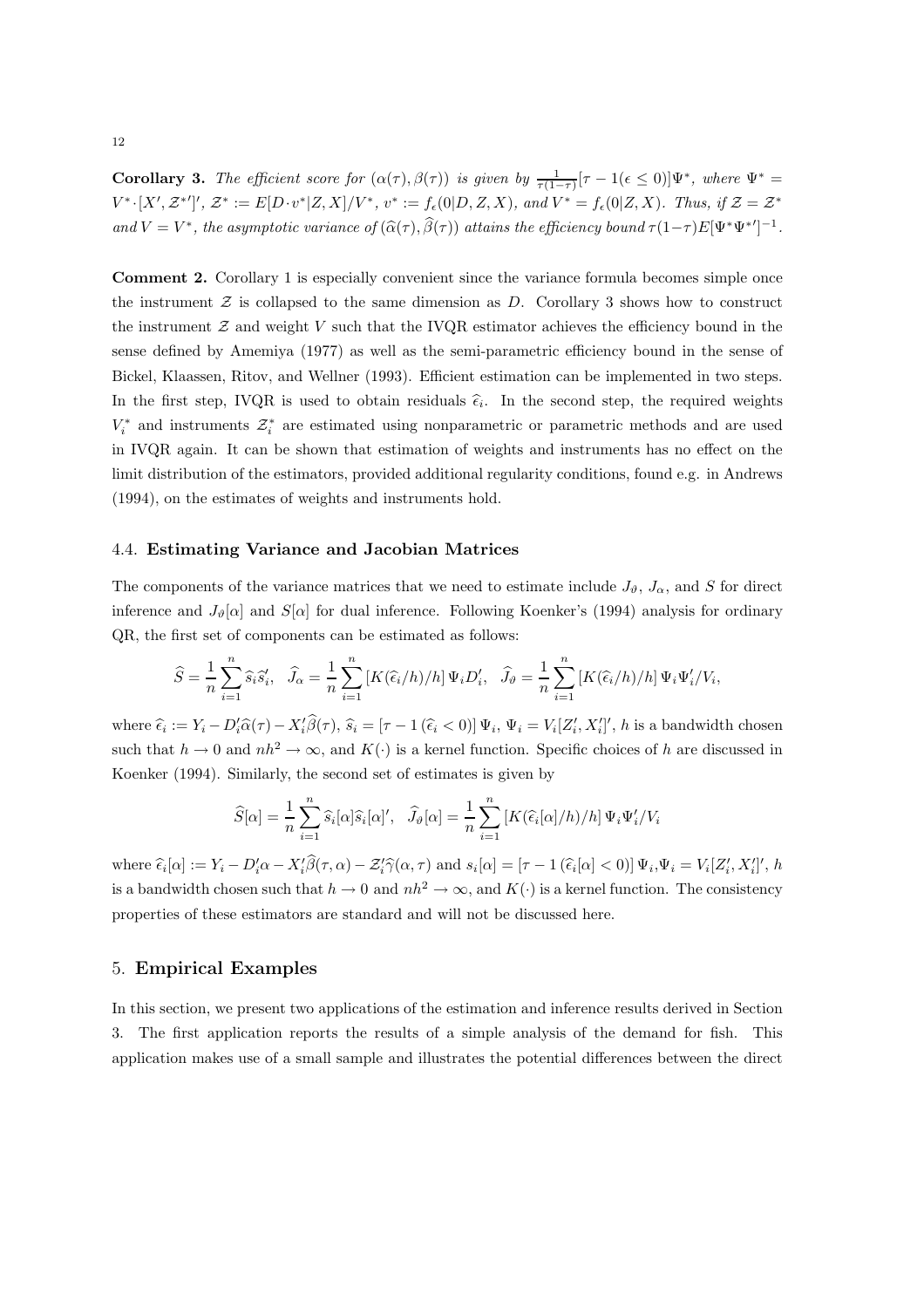and dual inference procedures. In the second example, we consider the effects of a job training program on earnings. In this case, the identification is quite strong, and we see small differences between the direct and dual inference procedures. The results here also demonstrate the bias in the conventional quantile regression under endogeneity. In particular, the conventional quantile regression estimates indicate that the effect of training is positive and significant across the entire outcome distribution, while the IVQR estimates indicate that the training impact is close to zero in the lower tail of the outcome distribution.

#### 5.1. Demand for Fish

In this section, we present estimates of demand elasticities which may potentially vary with the level of demand. The data contain observations on price and quantity of fresh whiting sold in the Fulton fish market in New York over the five month period from December 2, 1991 to May 8, 1992. These data were used previously in Graddy (1995) to test for imperfect competition in the market. The price and quantity data are aggregated by day, with the price measured as the average daily price and the quantity as the total amount of fish sold that day. The total sample consists of 111 observations for the days in which the market was open over the sample period.

For the purposes of this illustration, we focus on a simple Cobb-Douglas random demand model with non-additive disturbance:

$$
\ln(Q_p) = \alpha_0(U) + \alpha_1(U)\ln(p),
$$

where  $Q_p$  is the quantity that would be demanded if the price were p, U is an unobservable affecting the level of demand normalized to follow  $U(0, 1)$ , and  $\alpha_1(U)$  is the random demand elasticity when the level of demand is U. A supply function  $S_p = f(p, Z, \mathcal{U})$  describes how much producers would supply if the price were  $p$ , subject to other factors  $Z$  and unobserved disturbance  $U$ . The factors  $Z$ affecting supply are assumed to be independent of demand disturbance U.

The observed quantity  $Y$  sold in the market is given in logs by

(5.1) 
$$
\ln Y = \alpha_0(U) + \alpha_1(U) \ln P, \text{ where}
$$

$$
U \text{ is independent of } Z,
$$

where  $P$  is the price picked by the market to equate supply and demand. That is,  $P$  satisfies  $\alpha_0(U) + \alpha_1(U) \ln(P) = \ln f(P, Z, U)$ , which implies the observed price depends on the demand disturbance U, i.e. that  $P = \delta(Z, U, \mathcal{U})$  for some function  $\delta$ .

As instruments Z, we consider two different variables capturing weather conditions at sea: Stormy is a dummy variable which indicates wave height greater than 4.5 feet and wind speed greater than 18 knots, and Mixed is a dummy variable indicating wave height greater than 3.8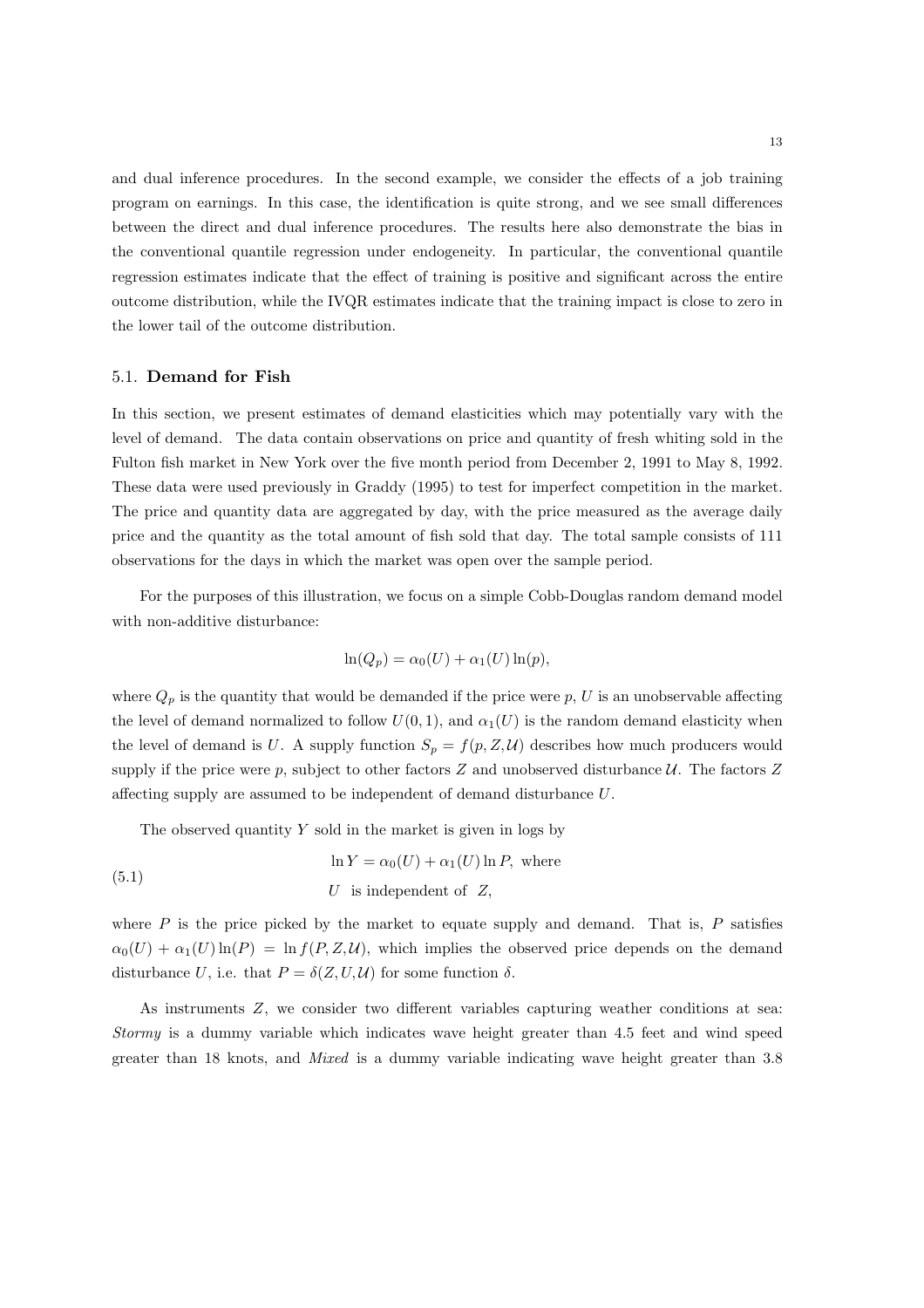feet and wind speed greater than 13 knots. These variables are plausible instruments since weather conditions at sea should influence the amount of fish that reaches the market but should not influence demand for the product.<sup>5</sup> Simple OLS regressions of the log of price on these instruments suggest they are correlated to price, yielding  $R^2$  and F-statistics of 0.227 and 15.83 when both Stormy and Mixed are used as instruments and 0.160 and 20.69 when just Stormy is used. However, given the small sample, we may still expect identification to be weak, and weak identification is suggested by the results reported below.

Quantile regression (QR) and inverse quantile regression (IVQR) results for the .15, .25, .50, .75, and .85 quantiles are reported in columns (1)-(3) of Table 1 below. Column (1) reports the QR results, while columns (2) and (3) report IVQR results. Columns (2) and (3) differ in that only Stormy is used as an instrument in Column (2), while Stormy and Mixed are used as instruments in Column (3). For the  $\tau^{th}$  quantile, the row labeled  $\hat{\alpha}(\tau)$  gives the QR or IVQR estimate of  $\alpha$ . The row labeled "Wald Interval" contains the 95% confidence interval for  $\hat{\alpha}(\tau)$  constructed based on the asymptotic approximation, and for the IVQR estimates, the row labeled "Dual Interval" contains the 95% confidence bound constructed using the dual inference procedure outlined in Section 3.1. The computation of the IVQR estimator was conducted over the parameter space  $\mathcal{A} = [-5, 5]$  using  $\alpha_i$  equally spaced with a step size of 0.1.

The IVQR estimates exhibit considerable heterogeneity, ranging from -1.5 to -0.7 in column (2) and from -1.5 to -0.9 in column (3). The IVQR elasticities are also uniformly greater in magnitude than the "price effects" estimated by the ordinary QR, which we might anticipate given endogenous sampling resulting from the joint determination of price and quantity in the market. These differences are illustrated graphically in Figure 1. The left panel reports the QR results, and the right panel reports the IVQR results when both Stormy and Mixed are used as instruments. In the figure, we clearly see that the demand functions estimated by IVQR are steeper than those estimated by QR when plotted in log-price-log-quantity space, and that this translates directly into more curvature of the demand curve when plotted in the original price-quantity space. It is also important to note that the interpretation of IVQR and QR estimates is very different. IVQR estimates a structural demand model, while QR estimates the conditional quantiles of the equilibrium quantity variable as a function of the equilibrium price. It is no surprise that these estimates are different.

Interestingly, there are clear and large differences between the confidence intervals given by the two different inference procedures for IVQR. In particular, the confidence intervals based on the dual procedure which is robust to weak and partial identification are uniformly much wider than the intervals based on the direct inference procedure. For instance, the dual confidence region for the .85 quantile case contains the upper endpoint of the parameter space A. In addition, it is worth

<sup>5</sup>More detailed arguments may be found in Graddy (1995).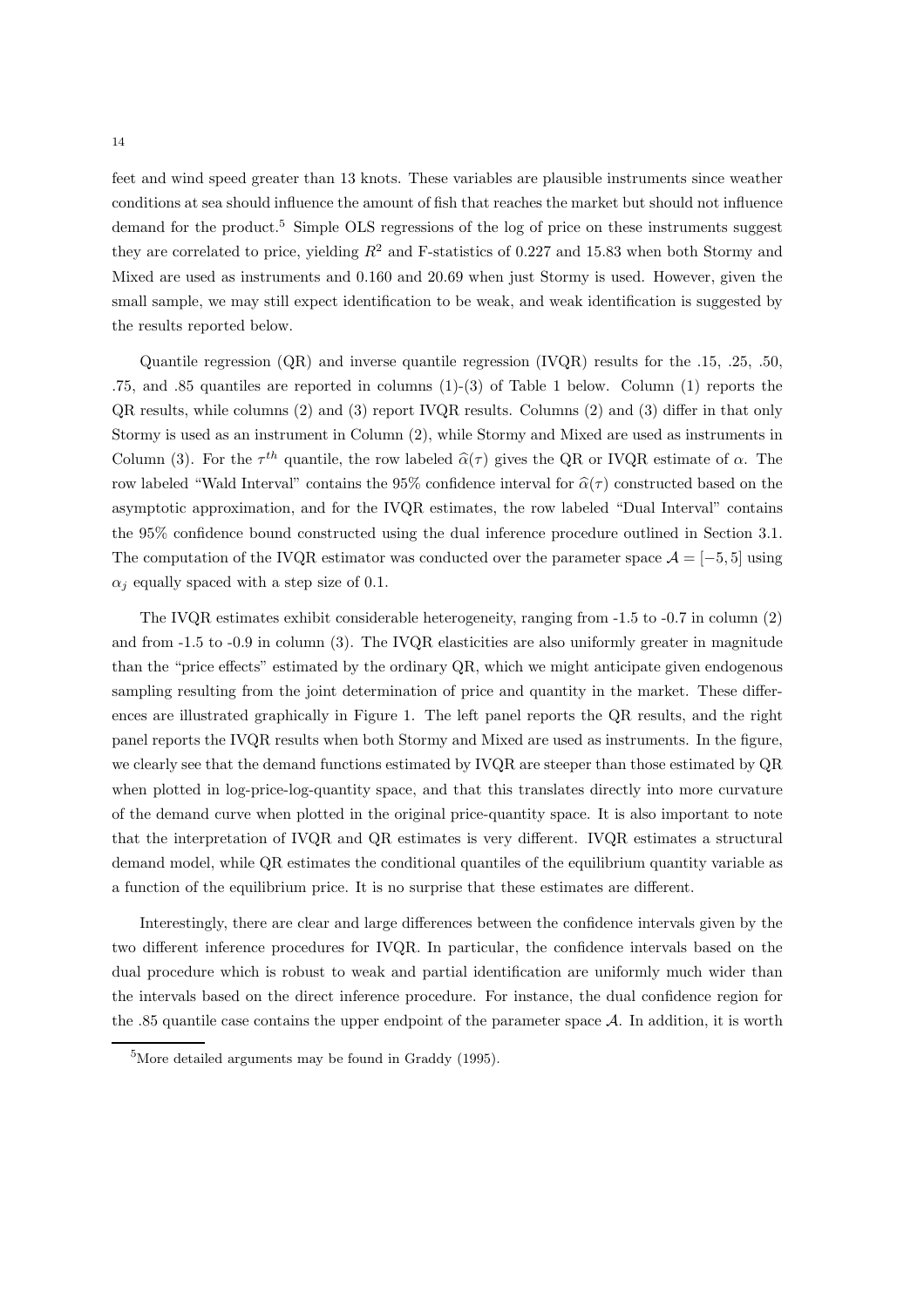|                         | Example 1: Demand for Fish |                 |                 | Example 2: Returns to Training |                 |
|-------------------------|----------------------------|-----------------|-----------------|--------------------------------|-----------------|
|                         | QR                         | <b>IVQR</b>     | <b>IVQR</b>     | QR                             | <b>IVQR</b>     |
|                         | $\left( 1\right)$          | (2)             | (3)             | (4)                            | (5)             |
| $\hat{\alpha}(.15)$     | $-0.53$                    | $-1.5$          | $-1.5$          | 1188                           | $-200$          |
| Wald CI                 | $(-1.24, 0.16)$            | $(-3.69,-0.69)$ | $(-2.51,-0.49)$ | (553, 1822)                    | $(-1435, 1035)$ |
| Dual CI                 |                            | $[-5.0, 0.5]$   | $(-3.2, 0.1)$   |                                | $(-1300, 1500)$ |
| $\hat{\alpha}(.25)$     | $-0.40$                    | $-1.0$          | $-1.4$          | 2510                           | 500             |
| Wald CI                 | $(-0.87, 0.07)$            | $(-2.51, 0.51)$ | $(-2.52,-0.28)$ | (1742, 3278)                   | $(-887, 1887)$  |
| Dual CI                 |                            | $(-4.4, 0.0)$   | $(-3.1, 0.1)$   |                                | $(-1000, 2000)$ |
| $\hat{\alpha}(.50)$     | $-0.41$                    | $-0.7$          | $-0.9$          | 4420                           | 300             |
| Wald CI                 | $(-0.81,-0.01)$            | $(-1.67, 0.27)$ | $(-1.82, 0.02)$ | (3220, 5621)                   | $(-1589, 2189)$ |
| Dual CI                 |                            | $(-3.0, 0.6)$   | $(-3.0, 0.6)$   |                                | $(-1400, 2700)$ |
| $\hat{\alpha}(.75)$     | $-0.70$                    | $-1.2$          | $-1.3$          | 4678                           | 2700            |
| Wald CI                 | $(-1.18,-0.22)$            | $(-2.02,-0.38)$ | $(-2.07,-0.53)$ | (2901, 6455)                   | $(-260, 5660)$  |
| Dual CI                 |                            | $(-2.0,-0.1)$   | $(-2.1, 0.1)$   |                                | $(-400,5600)$   |
| $\widehat{\alpha}(.85)$ | $-0.81$                    | $-1.3$          | $-1.1$          | 4806                           | 3200            |
| Wald CI                 | $(-1.24,-0.38)$            | $(-2.10,-0.50)$ | $(-1.82,-0.38)$ | (2751,6861)                    | (32, 6368)      |
| Dual CI                 |                            | $(-2.0,5.0]$    | $(-2.6, 5.0]$   |                                | (500, 5800)     |

Table 1. Results from Empirical Examples

Notes: Columns (1)-(3) report results from estimation of the demand for fish, and columns (4) and (5) report results from estimation of the returns to training from the JTPA experiment. Columns (1) and (4) report conventional quantile regression results, and columns  $(2)$ ,  $(3)$ , and  $(5)$  report instrumental quantile regression results. In column (2), one instrument, Stormy, is used, and in column (3), two instruments, Stormy and Mixed are used. Rows labeled  $\alpha(\tau)$  for  $\tau \in \{.15, .25, .50, .75, .85\}$  report point estimates, and the numbers in parentheses are confidence intervals.

noting that the confidence intervals obtained using two instrumental variables are generally shorter than the confidence intervals obtained using just one instrumental variable, suggesting an efficiency gain to using more instruments.

The construction and nature of the dual confidence bounds are further illustrated in Figures 2 and 3, which respectively plot the IVQR objective function  $W_n(\alpha)$  over the parameter space in the two cases.  $\alpha$  is plotted on the horizontal axis, and the vertical axis shows  $W_n(\alpha)$ . The horizontal line in each graph is the 95% critical value for the dual testing procedure, so all points lying below the horizontal line belong to the confidence region for  $\alpha(\tau)$ .

These graphs display a number of interesting features. It is apparent that the objective function, while having numerous local minima, has a distinct minimum over  $A$  in all cases. The objective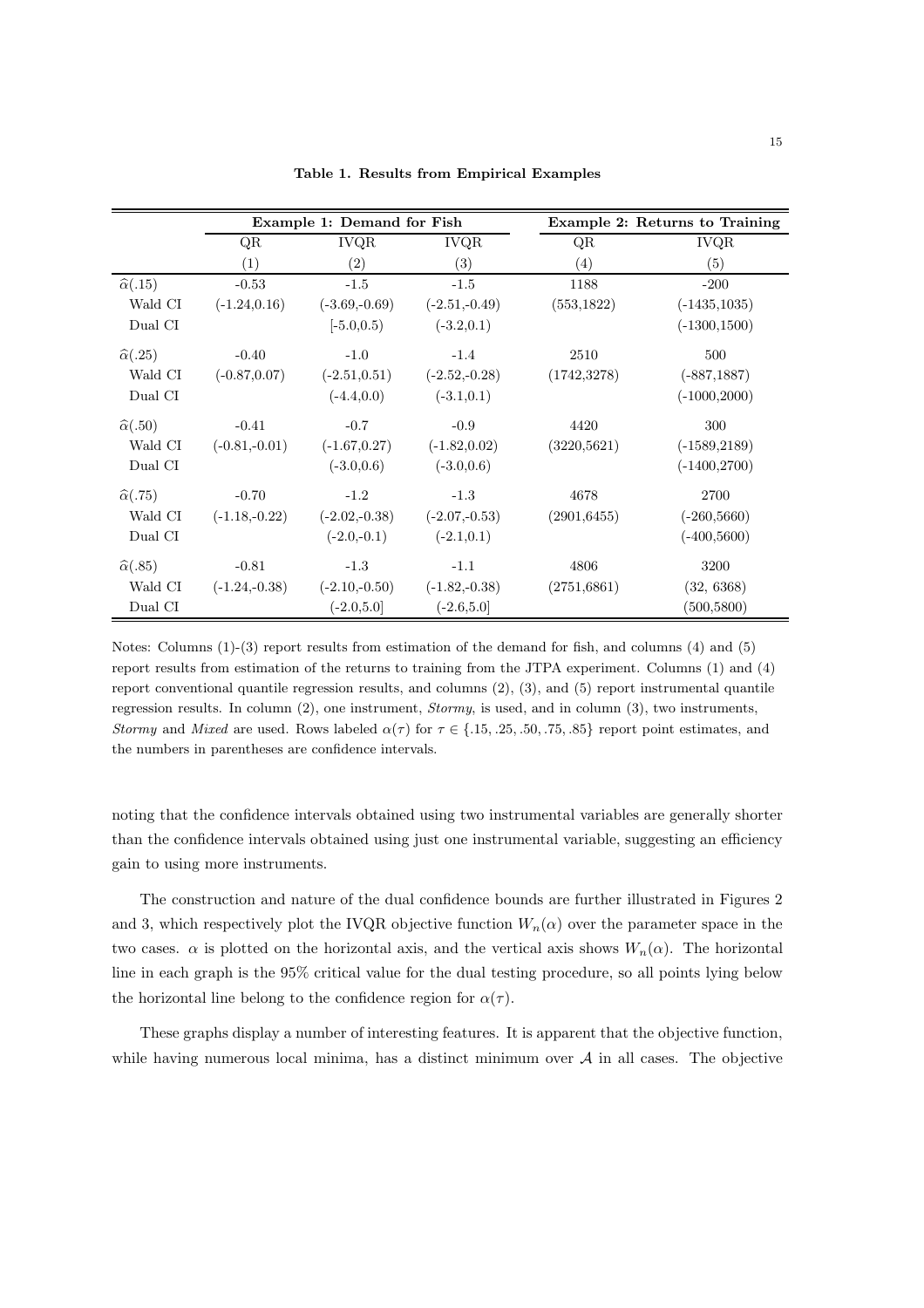functions, and hence dual confidence regions, are generally well-behaved in the middle of the distribution and become more erratic as one moves toward the tails of the distribution. It is also clear that the dual confidence regions are not connected in many cases.

This simple example clearly illustrates the potential differences between the direct and dual inference procedures. It also provides an example of an application of the methods of this paper to demand analysis where the elasticity of demand is potentially heterogeneous. The next example illustrates the use of the estimator in a setting with a considerably larger sample and where identification is much stronger, showing that in this setting the two inference procedures produce similar results. The results also demonstrate the interesting insights that may be gained through quantile analysis and the importance of accounting for endogeneity in such studies.

#### 5.2. The Returns to Training

The impact of job training programs on the earnings of trainees, especially those with low income, is of great interest to both policy makers and academic economists, but evaluating the causal effect of training programs on earnings is difficult due to the self-selection of treatment status. However, data available from a randomized training experiment conducted under the Job Training Partnership Act (JTPA) provides a mechanism for addressing this issue. In the experiment, people were randomly assigned the offer of JTPA training services, but because people were able to refuse to participate, the actual treatment receipt was self-selected. Of those offered treatment, only 60 percent participated in the training. There was also a small number of individuals from the control group who received training. The random assignment of the training offer provides a plausible instrument for a person's actual training status. Abadie, Angrist, and Imbens (2002), who previously used this data to examine the impact of job training on earnings, $6$  provide more detailed information regarding data collection procedures, sample selection criteria, and institutional details of the JTPA along with additional facts and discussion about the JTPA training experiment. In this example, we limit the analysis to the sample of adult males.

To capture the effects of training on earnings, we estimate a structural quantile model of the form

$$
Y = D\alpha(U) + X'\beta(U), \quad U \sim U(0, 1), \text{ given } Z \text{ and } X,
$$

where  $D$  indicates training status and is instrumented for by assignment to the treatment group, the outcomes  $Y$  are earnings,  $X$  is a vector of covariates,  $Z$  is a dummy variable indicating assignment to the treatment group, and  $U$  is an unobservable affecting earnings.

<sup>6</sup>They use a different modeling framework and estimator that estimates the treatment effect for the sub-population of "compliers".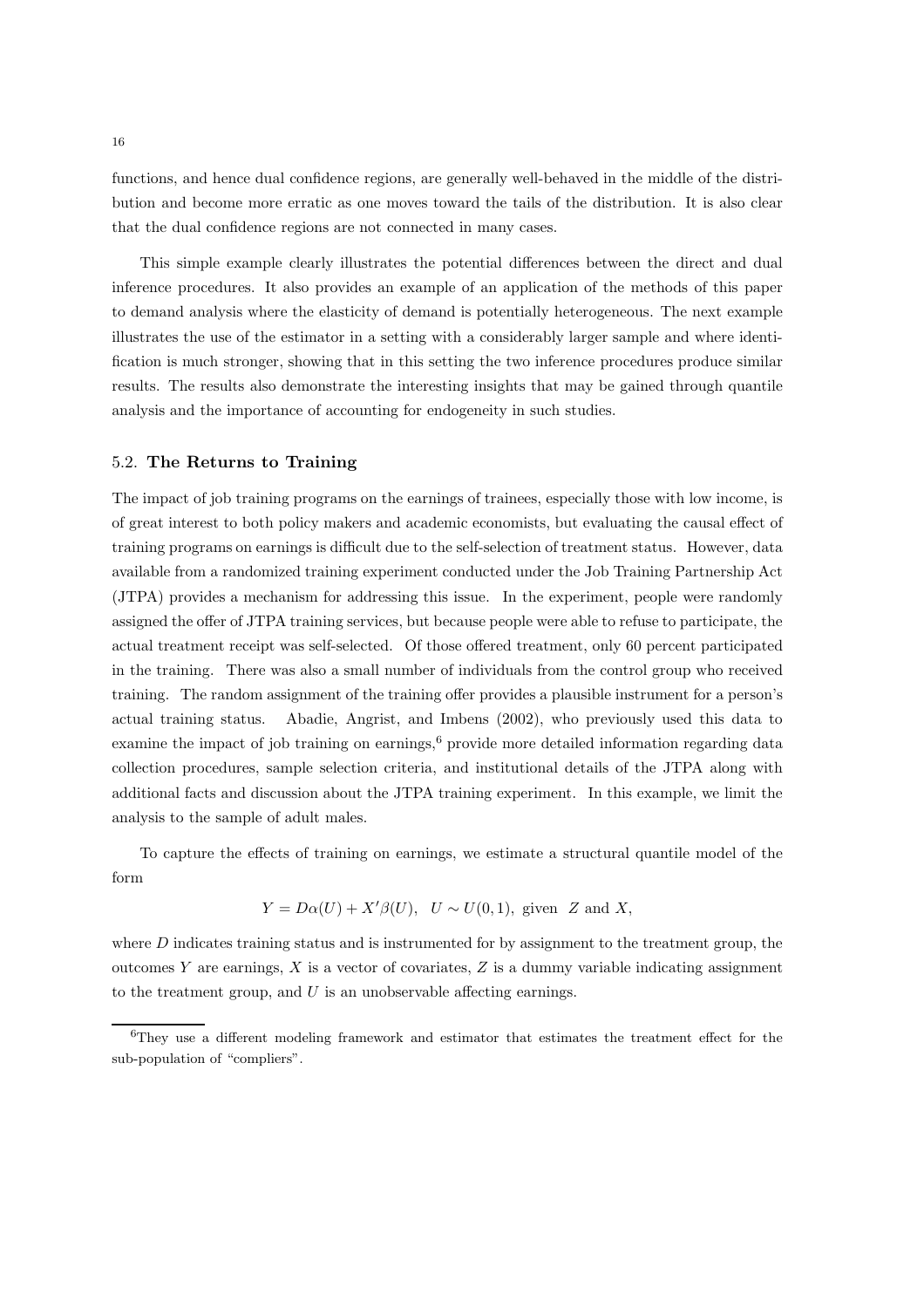The data consist of 5,102 observations with data on earnings, training and assignment status, and other individual characteristics. Earnings are measured as total earnings over the 30 month period following the assignment into the treatment or control group, and average earnings in the sample are \$19,147. The vector of controls,  $X$ , includes dummies for black and Hispanic persons, a dummy indicating high-school graduates and GED holders, five age-group dummies, a marital status dummy, a dummy indicating whether the applicant worked 12 or more weeks in the 12 months prior to the assignment, a dummy signifying that earnings data are from a second follow-up survey, and dummies for the recommended service strategy.<sup>7</sup> For brevity, we only report results for estimates of the key parameter,  $\alpha(\tau)$ , which represents the impact of the training program on earnings.

Since assignment to the treatment or control group was random, it provides a natural instrument Z. The instrument is useful for identification since it is highly correlated to the actual training state D. The partial  $R^2$  of a regression of training status on assignment to the treatment group, controlling for the other covariates, is .609, and the first-stage F-statistic is 2,673. This strong correlation suggests that weak identification should not be a problem in this case, so the direct and dual inference procedures should yield similar results.

As in the previous example, estimation results for the .15, .25, .50, .75, and .85 quantiles are reported in columns (4)-(5) of Table 1. Column (4) reports the QR results, while column (5) reports the IVQR results. For the  $\tau^{th}$  quantile, the row labeled  $\hat{\alpha}(\tau)$  gives the QR or IVQR estimate of  $\alpha$ . The row labeled "Wald Interval" contains the 95% confidence interval for  $\hat{\alpha}(\tau)$  constructed based on the asymptotic approximation, and for the IVQR estimates, the row labeled "Dual Interval" contains the 95% confidence bound constructed using the dual inference procedure outlined in Section 3.1. The computation of IVQR was conducted over the parameter space  $\mathcal{A} = [-2500, 7500]$  using  $\alpha_i$ equally spaced with a step size of 100. In addition, the results are presented graphically in Figure 4.

The conventional QR results, which fail to account for the selection into the treatment state, are uniformly positive and significantly different from 0. They indicate that the training program had a relatively large impact on the earnings of participants, and that this impact is increasing in the quantile index. However, given that people were able to decide whether or not to participate in training following the initial random assignment, it seems likely that these estimates would be upward biased for the actual effect of training on earnings. This suspicion is confirmed by the IVQR estimates, which account for the endogeneity of training status and are uniformly smaller than the corresponding QR estimates. This difference is most apparent in the low and middle earning quantiles. In the low quantiles, QR suggests a moderate positive and significant effect of training on earning quantiles; however, the IVQR estimates are quite low and, while imprecise, not significantly

<sup>&</sup>lt;sup>7</sup>The recommended service strategy was broken into three categories: classroom training, on-the-job training and/or job search assistance, and other forms of training.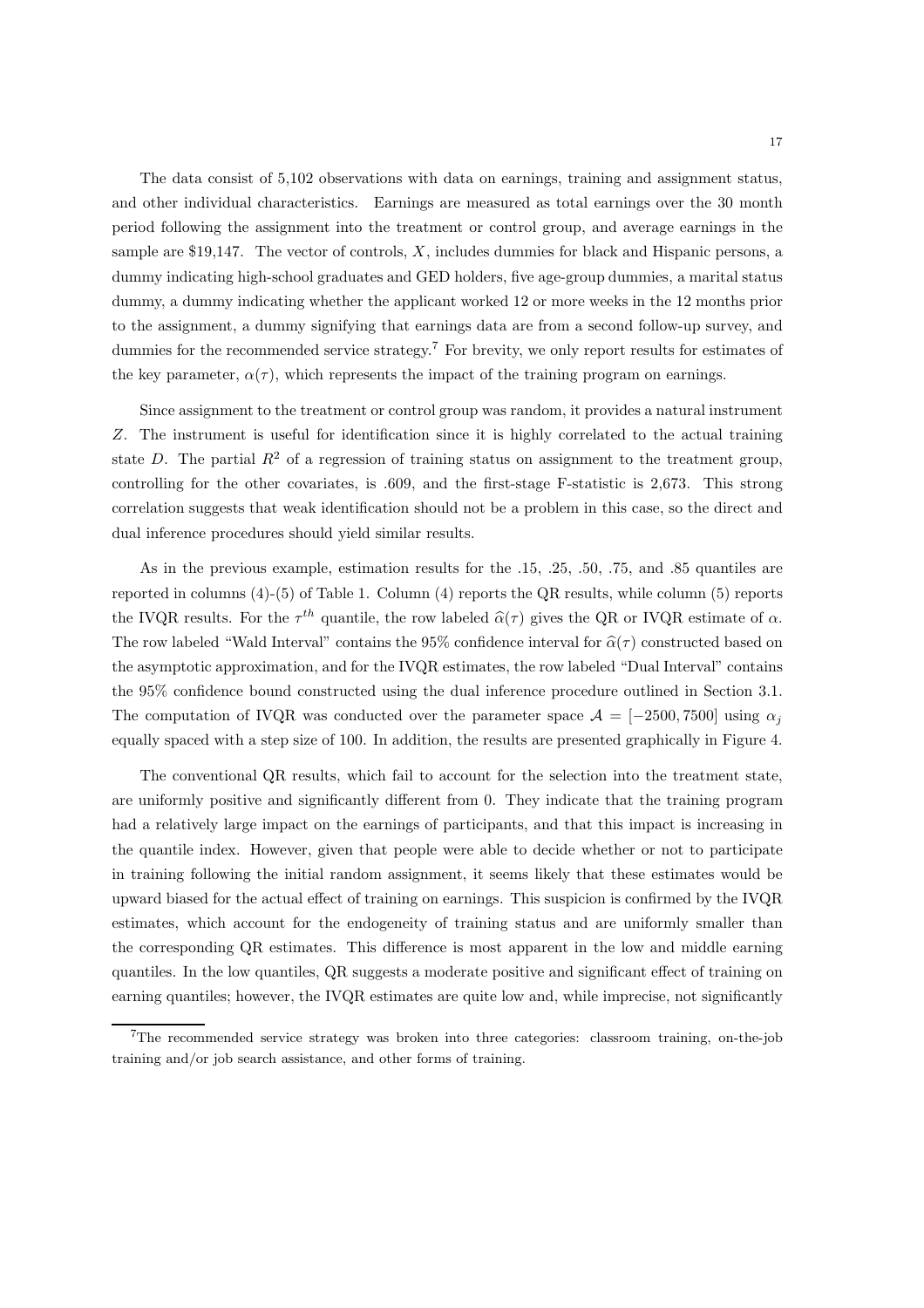different from 0. The difference in the estimates becomes more apparent when we consider the percentage impact of the training program, which is presented in the right hand column of Figure 4.<sup>8</sup> Here, the QR estimates imply a large percentage increase in earnings in the low earning quantiles, starting at 139% for  $\tau = .15$ , which declines as one moves to the upper quantiles of the conditional earnings distribution, though the impact remains large even in the center of the distribution at  $\tau = 0.50$ , where the implied effect is a 35% increase in earnings due to training. The IVQR estimates on the other hand are quite stable, varying between −13% and 14%, and with the exception of  $\tau = .25$  are all below 10%.

Unlike the case considered above, we do not find large differences between the direct and dual inference procedures for IVQR in this case. The similarity between the two approaches is not unexpected due to the strong correlation between the instrument and endogenous regressor. The close agreement here further suggests that not much is lost by considering the dual procedure in cases where identification is strong. It also provides further support for the argument that the differences detected in the previous section are due to weak identification. Given the robustness of the dual procedure to the presence of weak instruments and its simple computation, it seems that this inference procedure will be preferable to the standard procedure in many cases.

The dual confidence bounds are further illustrated in Figure 5, which plots the IVQR objective function  $W_n(\alpha)$  over the parameter space A.  $\alpha$  is plotted on the horizontal axis, and the vertical axis shows  $W_n(\alpha)$ . The horizontal line in each graph is the 95% critical value for the dual testing procedure, so all points lying below the horizontal line belong to the confidence region for  $\alpha(\tau)$ . The graphs in Figure 3 differ markedly from those in Figures 1 and 2. In particular, all of the objective functions, and hence confidence regions, in Figure 3 look remarkably well-behaved. The objective functions appear to be reasonably smooth, and the confidence intervals are all connected and clearly bounded within the parameter space considered.

#### 6. Conclusion

In this paper, we propose an estimation approach, the inverse quantile regression (IVQR), that appropriately modifies the conventional quantile regression (QR) and recovers quantile-specific covariate effects in an instrumental variables model defined by  $Y = D'\alpha(U)$  where U is independent of a set of instrumental variables Z. The IVQR estimator is appealing for estimation in this model since it can be computed through a series of conventional quantile regression steps and so will be computationally convenient in many cases encountered in practice. We derive the asymptotic properties of the estimator under suitable conditions. In addition, we demonstrate that the estimation

<sup>&</sup>lt;sup>8</sup>The percentage impact is for changing from  $D = 0$  to  $D = 1$ , i.e. from the non-training to the training state. All other covariates were evaluated at their sample means.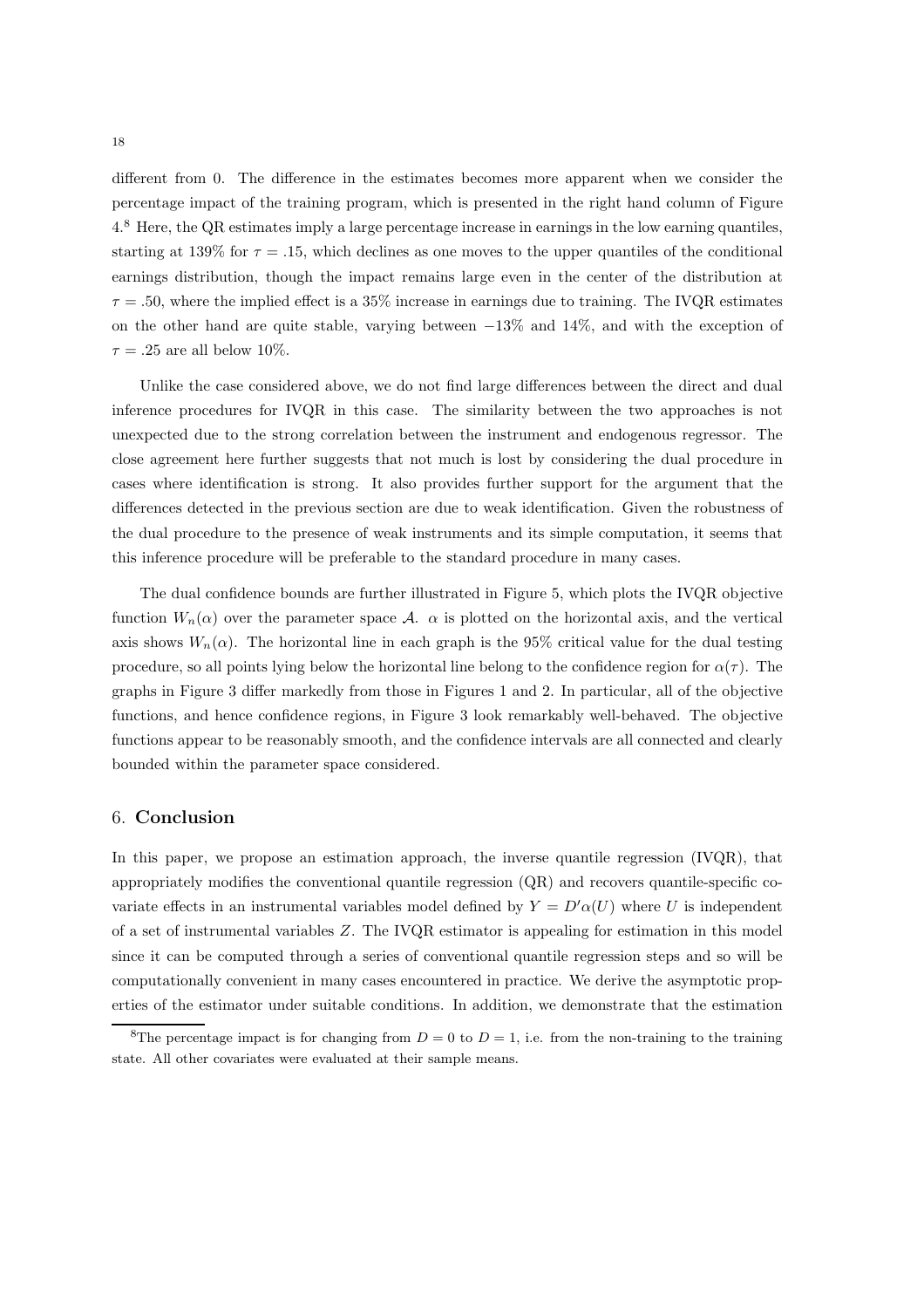procedure leads to a testing procedure which will be robust to the presence of weak instruments and that this inference procedure results naturally from the IVQR algorithm and so is simple to implement in practice.

We then illustrate the use of the proposed estimator and testing procedure through two brief empirical examples. In the first example, we examine a simple demand model in a small sample with relatively weak instruments. In this case, we find that the conventional QR estimate of the elasticity of demand appears to be upward biased as would be expected due to the joint determination of price and quantity by supply and demand. In addition, we find that there are large differences between the direct inference procedure and the dual inference procedure which is robust to weak instruments. In the second example, we look at the impact of a job training program on earnings. In this case, we instrument for training status with random assignment to the training program which is very highly correlated to actual receipt of training. In this case, there is essentially no difference between the direct inference procedure and the dual procedure which is robust to weak instruments. In addition, there is strong evidence of endogeneity of training status resulting in substantial bias to the conventional QR estimator. This bias is especially pronounced in the lower tail of the earnings distribution where QR suggests a significant and positive effect of training on earnings, while the IVQR estimates are insignificant and small in magnitude.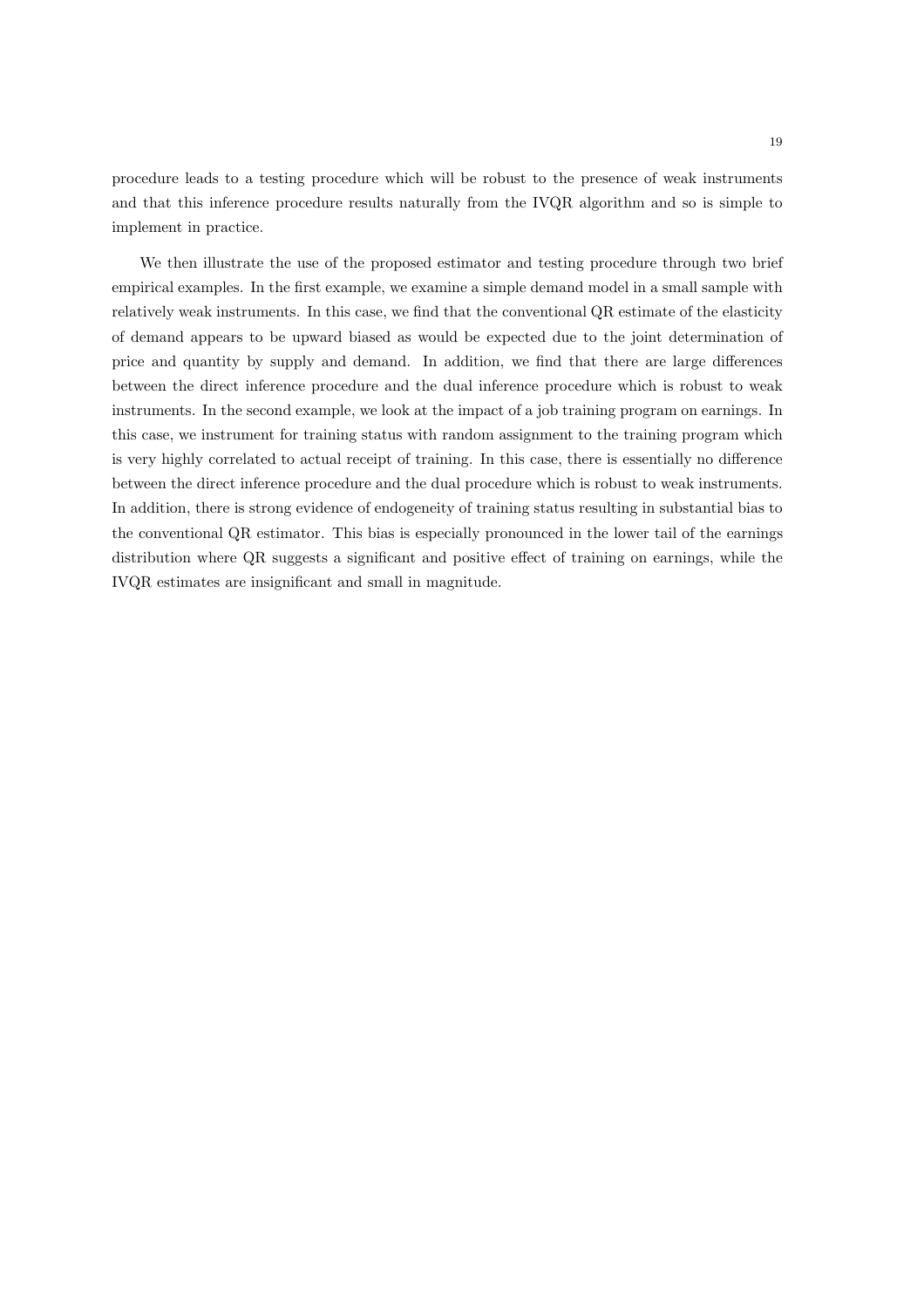# 7. Appendix

## 7.1. Proof of Proposition 1

The result (4.3) follows by adopting standard arguments for quantile regression processes, for instance those of Gutenbrunner and Jurečková (1992). The rest of the stated conclusions  $(4.4)-(4.10)$ follow by the Slutsky Lemma.

#### 7.2. Proof of Proposition 2

We use standard definitions and notation from empirical process theory, as e.g. van der Vaart and Wellner (1996) and van der Vaart (1998). For  $W := (Y, D, X, Z)$ , define the maps

(7.1) 
$$
f \mapsto \mathbb{E}_n \left[ f(W) \right] := \frac{1}{n} \sum_{i=1}^n f(W_i), \quad f \mapsto \mathbb{G}_n \left[ f(W) \right] := \frac{1}{\sqrt{n}} \sum_{i=1}^n \left( f(W_i) - \mathbb{E} \left[ f(W_i) \right] \right),
$$

where we use  $E$  to denote the usual expectation and  $E$  to denote expectation evaluated at an estimated function  $\widehat{f}: \mathbb{E}[\widehat{f}(W_i)] := (E[f(W_i)])_{f=\widehat{f}}.$ 

For convenience we collect important definitions below. Let  $\vartheta := (\beta, \gamma)$  and  $\vartheta(\tau) := (\beta(\tau), 0)$ . Define

(7.2) 
$$
f(W, \alpha, \vartheta) := \{ \tau - 1(Y \le D' \alpha + X' \beta + \mathcal{Z}' \gamma) \} \Psi,
$$

where  $\Psi := V \cdot (X', \mathcal{Z}')'.$  Define for  $\rho_{\tau}(u) = (\tau - 1(u < 0))u$ 

(7.3) 
$$
g(W, \alpha, \vartheta) := \rho_{\tau}(Y - D'\alpha - X'\beta - \mathcal{Z}'\gamma)V.
$$

Define

(7.4) 
$$
Q_n(\alpha, \vartheta) := \mathbb{E}_n [g(W, \alpha, \vartheta)], \quad Q(\alpha, \vartheta) := E [g(W, \alpha, \vartheta)],
$$

and

(7.5) 
$$
\widehat{\vartheta}(\alpha,\tau) := (\widehat{\beta}(\alpha,\tau),\widehat{\gamma}(\alpha,\tau)) := \arginf_{\vartheta \in \mathbb{R}^{\dim(\beta,\gamma)}} Q_n(\alpha,\vartheta),
$$

(7.6) 
$$
\vartheta(\alpha,\tau) := (\beta(\alpha,\tau),\gamma(\alpha,\tau)) := \arg\inf_{\vartheta \in \mathbb{R}^{\dim(\beta,\gamma)}} Q(\alpha,\vartheta),
$$

(7.7) 
$$
W_n[\alpha] := \hat{\gamma}(\alpha, \tau)' \hat{A}(\alpha) \hat{\gamma}(\alpha, \tau), \quad W[\alpha] := \gamma(\alpha, \tau)' A(\alpha) \gamma(\alpha, \tau),
$$

(7.8) 
$$
\widehat{\alpha}(\tau) := \arg \inf_{\alpha \in \mathcal{A}} W_n[\alpha], \quad \alpha^* := \arg \inf_{\alpha \in \mathcal{A}} W[\alpha],
$$

(7.9) 
$$
\widehat{\beta}(\tau) := \widehat{\beta}(\widehat{\alpha}(\tau), \tau), \quad \beta^* := \beta(\alpha^*, \tau), \quad \widehat{\gamma}(\tau) := \widehat{\gamma}(\widehat{\alpha}(\tau), \tau), \quad \gamma^* := \gamma(\alpha^*, \tau).
$$

**Step 1 (Identification)** We show that  $\vartheta(\tau) = (\alpha(\tau)', \beta(\tau)')$  uniquely solves the limit problem.

First, by R6, the mapping  $(\alpha, \beta) \mapsto E\left[\frac{\tau - 1}{Y \leq D'\alpha + X'\beta}\right]\Psi\right]$  is one-to-one over  $\mathcal{A} \times \mathcal{B}$ . By equation (2.5), we have that  $\vartheta(\tau) = (\alpha(\tau)', \beta(\tau)')'$  solves the equation  $E\left[\left\{\tau - 1(Y \le D'\alpha + X'\beta)\right\}\Psi\right] =$ 0, and it is thus the only solution over  $A \times B$ .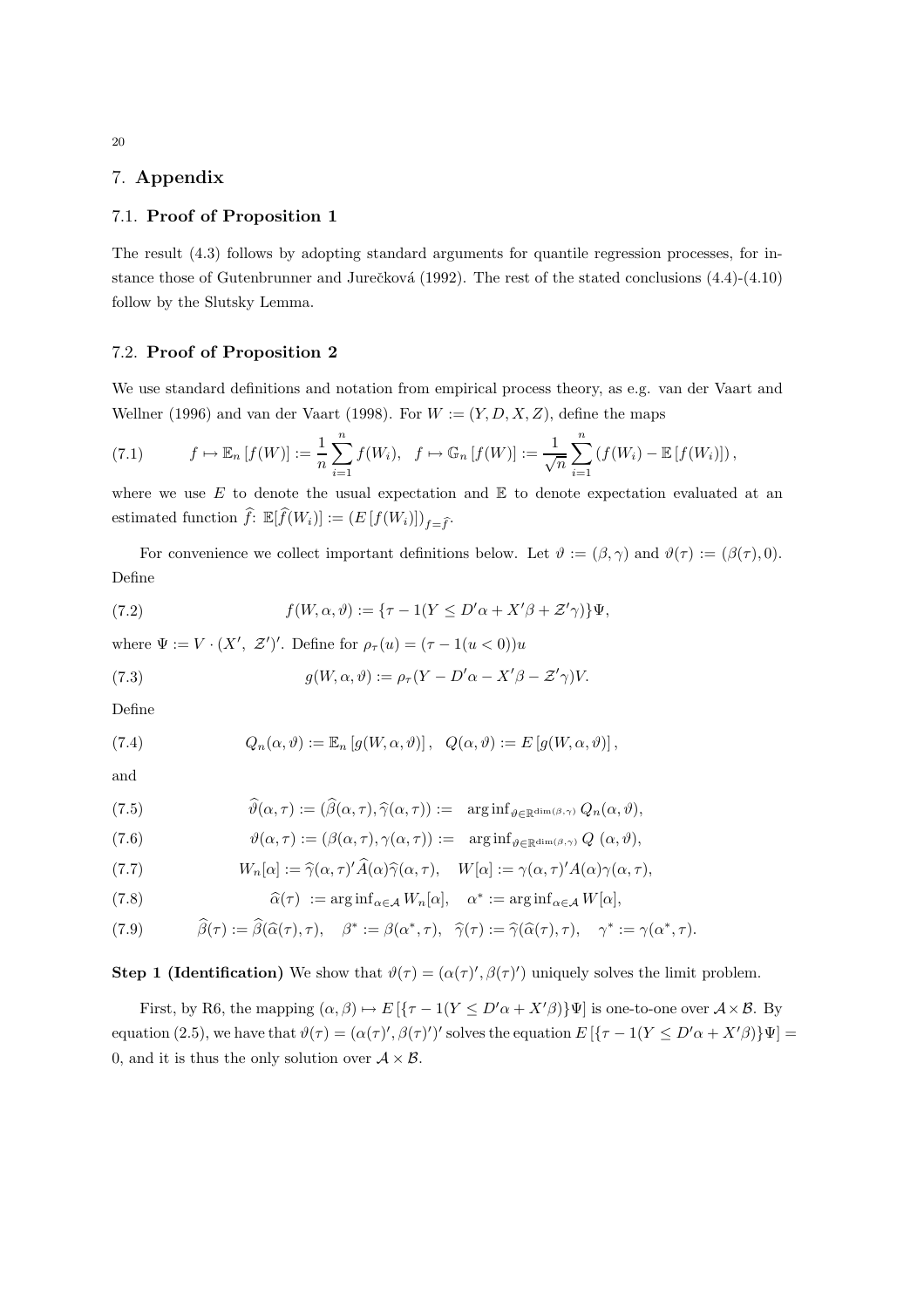Second, we need to show that R5'-R6' and R5\*-R6\* suffice for R6. Sufficiency of R5'-R6' follows by a variant of Hadamard-Cacciopoli theorem for general metric spaces, cf. Theorem 1.8 in Ambrosetti and Prodi (1995). Sufficiency of R5\*-R6\* follows by Theorem 2 in Mas-Colell (1979).

Third, we have that the true parameters  $(\alpha, \beta) = (\alpha(\tau), \beta(\tau))$  uniquely solve the equation

(7.10) 
$$
E[(\tau - 1(Y \le D'\alpha + X'\beta + \mathcal{Z}'0)]\Psi] = 0
$$

over  $\mathcal{A} \times \mathcal{B}$ . By R4 and by convexity in  $\vartheta$  of the limit optimization problem for each  $\alpha$ ,  $\vartheta(\alpha, \tau)$ uniquely solves the equation:

(7.11) 
$$
E[(\tau - 1\{Y \le D'\alpha + X'\beta(\alpha, \tau) + \mathcal{Z}'\gamma(\alpha, \tau)\})\Psi] = 0.
$$

By construction of  $A \times B$  we know that  $\beta(\alpha, \tau)$  is in the interior of B for each  $\alpha \in A$ . We need to find  $\alpha^* \in \mathcal{A}$  such that this equation holds and the norm of  $\gamma(\alpha^*, \tau)$  is minimal.  $\alpha^* = \alpha(\tau)$  makes  $\gamma(\alpha^*, \tau) = 0$  by equation (2.5). Thus  $\alpha^* = \alpha(\tau)$  is a solution; by the preceding argument it is unique and  $\beta(\alpha^*(\tau), \tau) = \beta(\tau)$ .

Step 2. (Consistency) One consequence of Proposition 1, namely of equation (4.3), is that

(7.12) 
$$
\sup_{\alpha \in \mathcal{A}} \left\| \widehat{\vartheta}(\alpha, \tau) - \vartheta(\alpha, \tau) \right\| \to_p 0 \text{ i.e. } \sup_{\alpha \in \mathcal{A}} \left\| \widehat{\gamma}(\alpha, \tau) - \gamma(\alpha, \tau) \right\| \to_p 0,
$$

which implies  $\sup_{\alpha \in \mathcal{A}} |W_n(\alpha) - W(\alpha)|| \longrightarrow 0$ , where  $W(\alpha)$  is continuous in  $\alpha$  over A. It therefore follows by the standard consistency argument for extremum estimators that  $\hat{\alpha}(\tau)\rightarrow_p \alpha(\tau)$ , and then by (7.12) that for any  $\alpha_n \to_p \alpha(\tau)$ ,  $\hat{\beta}(\alpha_n, \tau) \to_p \beta(\alpha(\tau), \tau) = \beta(\tau)$  and  $\hat{\gamma}(\alpha_n, \tau) \to_p \gamma(\alpha(\tau), \tau) =$  $\gamma(\tau) = 0$ . Hence we also have that

(7.13) 
$$
\vartheta(\alpha_n, \tau) \to_p \vartheta(\alpha(\tau), \tau) \text{ for any } \alpha_n \to_p \alpha(\tau).
$$

Note that above we have used that  $\vartheta(\alpha, \tau)$  is continuous in  $\alpha$ , which is verified by the implicit function theorem applied to equation (7.11).

Step 3. (Asymptotics) Let  $\alpha_n$  be in a small ball centered at  $\alpha(\tau)$ . By the computational properties of the quantile regression estimator  $\hat{\theta}(\alpha_n, \tau)$  established in Theorem 3.3 in Koenker and Bassett (1978),

(7.14) 
$$
O(1/\sqrt{n}) = \sqrt{n} \mathbb{E}_n[f(W, \alpha_n, \widehat{\vartheta}(\alpha_n, \tau))].
$$

The functional class  $\{f(W, \alpha, \vartheta), (\alpha, \vartheta) \in \mathcal{A} \times \mathcal{B} \times \mathcal{G}\}\$ is Donsker for any compact sets A, B, and G, because this class is a product of a VC subgraph class and a bounded random vector. Hence the following expansion of the rhs of (7.14) is valid for any  $\alpha_n \rightarrow_p \alpha(\tau)$ 

(7.15) 
$$
O(1/\sqrt{n}) = \mathbb{G}_n \left[ f\left(W, \alpha_n, \widehat{\vartheta}(\alpha(\tau), \tau)\right) \right] + \sqrt{n} \mathbb{E} \left[ f\left(W, \alpha_n, \widehat{\vartheta}(\alpha_n, \tau)\right) \right] = \mathbb{G}_n \left[ f\left(W, \alpha(\tau), \vartheta(\alpha(\tau), \tau)\right) \right] + \sqrt{n} \mathbb{E} \left[ f\left(W, \alpha_n, \widehat{\vartheta}(\alpha_n, \tau)\right) \right] + o_p(1).
$$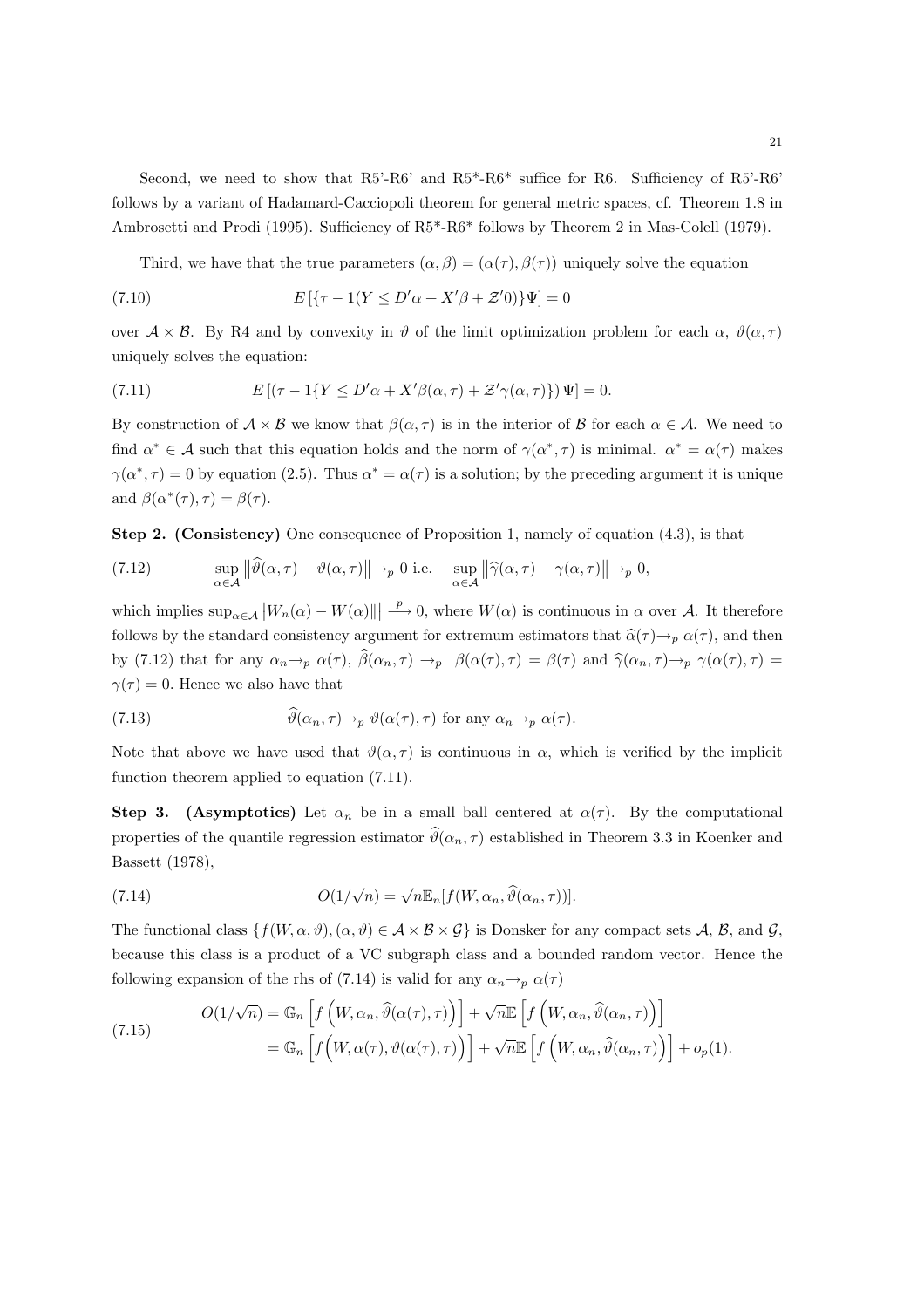Expanding the very last element further, by R4

(7.16) 
$$
O(1/\sqrt{n}) = \mathbb{G}_n [f(W, \alpha(\tau), \vartheta(\tau))] + o_p(1) + (J_{\vartheta} + o_p(1))\sqrt{n}(\widehat{\vartheta}(\alpha_n, \tau) - \vartheta(\tau)) + (J_{\alpha} + o_p(1))\sqrt{n}(\alpha_n - \alpha(\tau)),
$$

where by R1 and R3

(7.17)  
\n
$$
J_{\vartheta} = \frac{\partial}{\partial(\beta', \gamma')} E \left[ \varphi_{\tau} (Y - D'\alpha(\tau) - X'\beta - \mathcal{Z}'\gamma) \Psi \right] \Big|_{(\gamma, \beta) = (0, \beta(\tau))}
$$
\n
$$
= E \left[ f_{\epsilon}(0|X, Z) \Psi \Psi'/V \right],
$$
\n
$$
J_{\alpha} = \frac{\partial}{\partial \alpha'} E \left[ \varphi_{\tau} (Y - D'\alpha - X'\beta(\tau)) \Psi \right] \Big|_{\alpha = \alpha(\tau)}
$$
\n
$$
= E \left[ f_{\epsilon}(0|X, Z, D) \Psi D' \right].
$$

In other words, for any  $\alpha_n \rightarrow_p \alpha(\tau)$ 

(7.18) 
$$
\sqrt{n}(\widehat{\vartheta}(\alpha_n, \tau) - \vartheta(\tau)) = -J_{\vartheta}^{-1} \mathbb{G}_n \left[ f(W, \alpha(\tau), \vartheta(\tau)) \right] - J_{\vartheta}^{-1} J_{\alpha} [1 + o_p(1)] \sqrt{n} (\alpha_n - \alpha(\tau)) + o_p(1),
$$

so

(7.19) 
$$
\sqrt{n}(\widehat{\beta}(\alpha_n, \tau) - \beta(\tau)) = - \bar{J}_{\beta} \mathbb{G}_n [f(W, \alpha(\tau), \vartheta(\tau))]
$$

$$
- \bar{J}_{\beta} J_{\alpha} [1 + o_p(1)] \sqrt{n} (\alpha_n - \alpha(\tau)) + o_p(1),
$$

and

(7.20)  
\n
$$
\sqrt{n}(\widehat{\gamma}(\alpha_n, \tau) - 0) = - \bar{J}_{\gamma} \mathbb{G}_n [f(W, \alpha(\tau), \vartheta(\tau))]
$$
\n
$$
- \bar{J}_{\gamma} J_{\alpha} [1 + o_p(1)] \sqrt{n} (\alpha_n - \alpha(\tau)) + o_p(1),
$$

where  $[\bar{J}'_{\beta}, \bar{J}'_{\gamma}]'$  is the conformable partition of  $J_{\vartheta}^{-1}$ .

Center a shrinking closed ball  $B_n$  at 0, so that by consistency obtained in Step 2,  $\alpha_n-\alpha(\tau) \in B_n$  $wp \rightarrow 1$ . Then  $wp \rightarrow 1$ 

(7.21) 
$$
\widehat{\alpha}(\tau) = \underset{\alpha_n - \alpha(\tau) \in B_n}{\text{arginf}} W_n(\alpha_n).
$$

Note that  $\mathbb{G}_n[f(W, \alpha(\tau), \vartheta(\tau))] \to_d N(0, S)$  by the Central Limit Theorem. Hence  $\mathbb{G}_n[f(W, \alpha(\tau), \vartheta(\tau))] =$  $O_p(1)$ , and

.

(7.22)  
\n
$$
W_n(\alpha_n) = [O_p(1) - \bar{J}_\gamma J_\alpha [1 + o_p(1)] \sqrt{n} (\alpha_n - \alpha(\tau))]
$$
\n
$$
\times [A(\alpha_n) + o_p(1)]
$$
\n
$$
\times [O_p(1) - \bar{J}_\gamma J_\alpha [1 + o_p(1)] \times \sqrt{n} (\alpha_n - \alpha(\tau))]
$$

It then follows from (7.21) and (7.22) that  $\sqrt{n}(\hat{\alpha}(\tau) - \alpha(\tau)) = O_p(1)$  since  $\bar{J}_\gamma J_\alpha$  has full column rank and  $A(\alpha)$  has full rank from R4 and R5. Thus, we have that

(7.23) 
$$
\sqrt{n}(\hat{\alpha}(\tau) - \alpha(\tau)) = \arg \inf_{z \in \sqrt{n}B_n} [Q_n(z) + o_p(1)],
$$

where  $Q_n(z) := \left( - \bar{J}_{\gamma} \mathbb{G}_n f(W, \alpha(\tau), \vartheta(\tau)) - \bar{J}_{\gamma} J_{\alpha} z \right)' A(\alpha) \left( - \bar{J}_{\gamma} \mathbb{G}_n f(W, \alpha(\tau), \vartheta(\tau)) - \bar{J}_{\gamma} J_{\alpha} z \right).$ 

22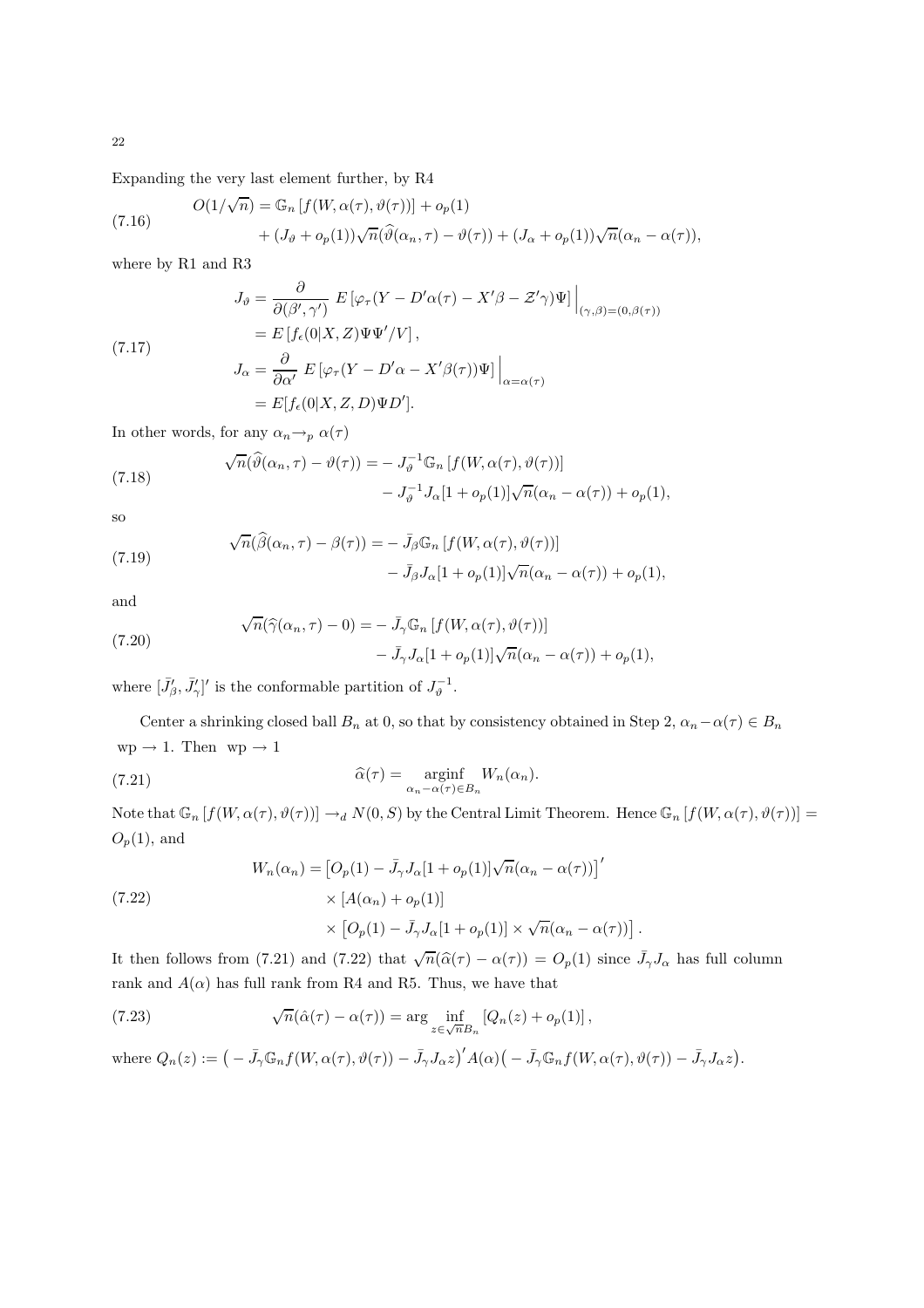**LEMMA 1** (Approximate Argmins, Knight (1999)). Define  $Z_n$  such that  $Q_n(Z_n) \leq \inf_{z \in \mathbb{R}^d} Q_n(z) +$  $\epsilon_n$ ,  $\epsilon_n \searrow 0$ , and defined  $Z_n^*$  as  $\arginf_{z \in \mathbb{R}^d} Q_n(z)$ . Suppose that  $Z_n = O_p(1)$ ,  $Z_n^* = O_p(1)$ ,  $Z_\infty :=$  $\operatorname{argmin}_{z \in \mathbb{R}^d} Q_\infty(z)$  is uniquely defined in  $\mathbb{R}^d$  a.s., and  $Q_n(\cdot) \Rightarrow Q_\infty(\cdot)$  in  $\ell^\infty(K)$  over any compact sets K, where  $Q_{\infty}$  is continuous. Then  $Z_n = Z_n^* + o_p(1)$  and  $Z_n \rightarrow_d Z_{\infty}$ .

Apply Lemma 1 to  $Q_n(z)$  defined above and conclude that

(7.24) 
$$
\sqrt{n}(\widehat{\alpha}(\tau) - \alpha(\tau)) = \arg \inf_{z \in \mathbb{R}^{\dim(\alpha)}} [Q_n(z)] + o_p(1),
$$

that is

(7.25) 
$$
\sqrt{n}(\widehat{\alpha}(\tau) - \alpha(\tau)) = -\left(J'_{\alpha}\bar{J}'_{\gamma}A(\alpha(\tau))\bar{J}_{\gamma}J_{\alpha}\right)^{-1}\left(J'_{\alpha}\bar{J}'_{\gamma}A(\alpha(\tau))\bar{J}_{\gamma}\right) \times \mathbb{G}_{n}\left[f(W,\alpha(\tau),\vartheta(\tau),\tau)\right] + o_{p}(1).
$$

Hence

(7.26) 
$$
\sqrt{n}(\widehat{\vartheta}(\widehat{\alpha}(\tau),\tau)-\vartheta(\tau))=-J_{\vartheta}^{-1}\Big[I-J_{\alpha}\Big(J'_{\alpha}\bar{J}'_{\gamma}A(\alpha(\tau))\bar{J}_{\gamma}J_{\alpha}\Big)^{-1}J'_{\alpha}\bar{J}'_{\gamma}A(\alpha(\tau))\bar{J}_{\gamma}\Big] \times \mathbb{G}_{n}\left[f(W,\alpha(\tau),\vartheta(\tau),\tau)\right]+o_{p}(1)
$$

The conclusion of Proposition 2 follows from  $\mathbb{G}_n[f(W, \alpha(\tau), \vartheta(\tau))] \to_d N(0, S)$ .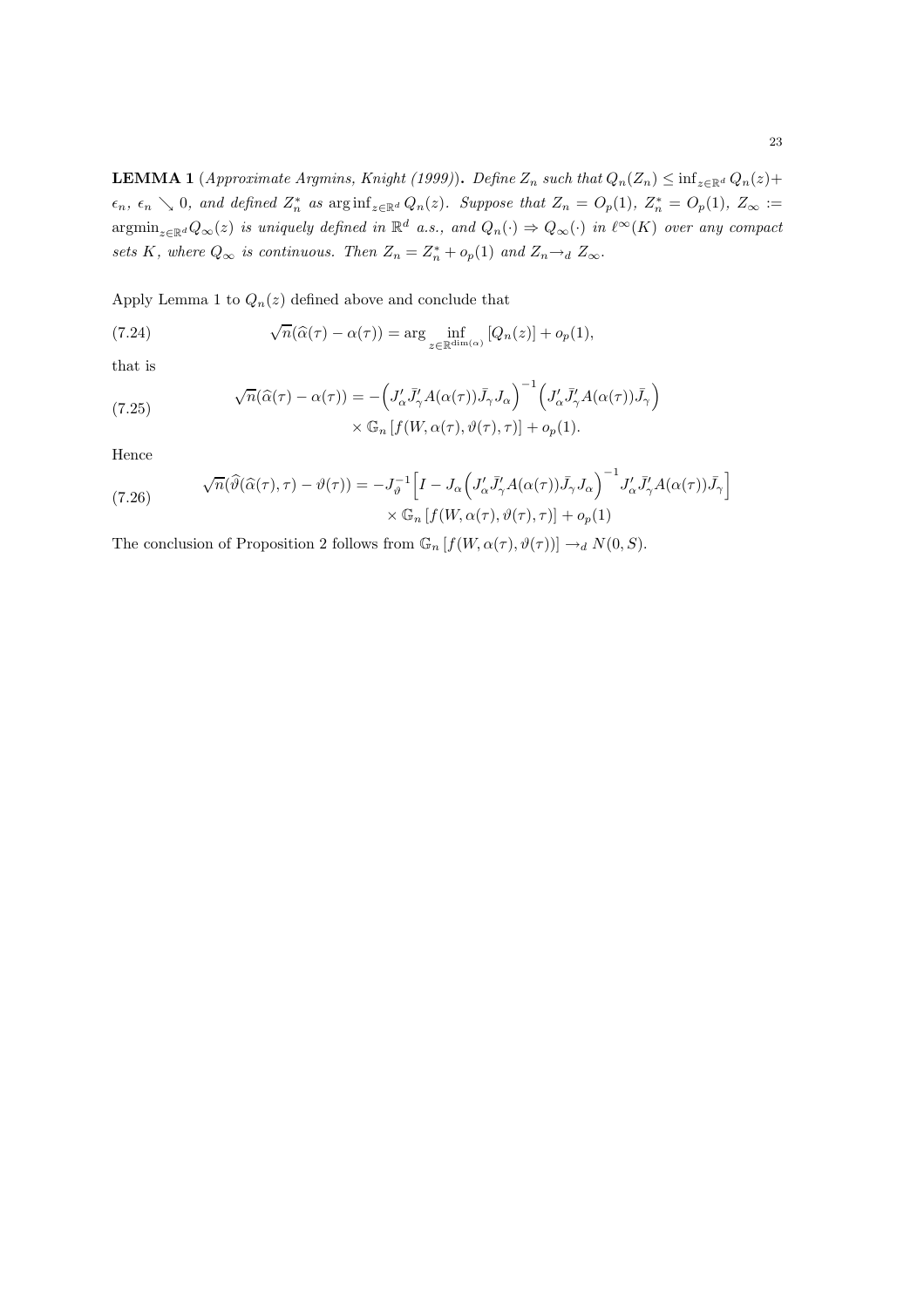#### References

- ABADIE, A., J. ANGRIST, AND G. IMBENS (2002): "Instrumental variables estimates of the effect of subsidized training on the quantiles of trainee earnings," *Econometrica*, 70(1), 91-117.
- AMBROSETTI, A., AND G. PRODI (1995): A primer of nonlinear analysis, vol. 34 of Cambridge Studies in Advanced Mathematics. Cambridge University Press, Cambridge.
- AMEMIYA, T. (1977): "The maximum likelihood and the nonlinear three-stage least squares estimator in the general nonlinear simultaneous equation model," Econometrica, 45(4), 955–968.

(1982): "Two Stage Least Absolute Deviations Estimators," Econometrica, 50, 689–711.

- ANDREWS, D. (1994): "Empirical Process Methods in Econometrics," in Handbook of Econometrics, Vol. 4, ed. by R. Engle, and D. McFadden. North Holland.
- BICKEL, P. J., C. A. J. KLAASSEN, Y. RITOV, AND J. A. WELLNER (1993): Efficient and adaptive estimation for semiparametric models. Johns Hopkins University Press, Baltimore, MD, Johns Hopkins Series in the Mathematical Sciences.
- CHAUDHURI, P., K. DOKSUM, AND A. SAMAROV (1997): "On average derivative quantile regression," Ann. Statist., 25(2), 715–744.
- Chen, L., and S. Portnoy (1996): "Two-stage regression quantiles and two-stage trimmed least squares estimators for structural equation models," Comm. Statist. Theory Methods, 25(5), 1005–1032.
- Chernozhukov, V., and C. Hansen (2004a): "The Effects of 401(k) Participation on the Wealth Distribution: An Instrumental Quantile Regression Analysis," Review of Economics and Statistics, 86(3), 735–751.

(2004b): "An IV Model of Quantile Treatment Effects," forthcoming Econometrica.

- Chernozhukov, V., and H. Hong (2003): "An MCMC Approach to Classical Estimation," Journal of Econometrics, 115, 293–346.
- Doksum, K. (1974): "Empirical probability plots and statistical inference for nonlinear models in the twosample case," Ann. Statist., 2, 267-277.
- GRADDY, K. (1995): "Testing for Imperfect Competition at the Fulton Fish Market," Rand Journal of Economics, 26(1), 75–92.
- GUTENBRUNNER, C., AND J. JUREČKOVÁ (1992): "Regression rank scores and regression quantiles," Ann. Statist., 20(1), 305–330.
- HAUSMAN, J. A., AND J. G. SIDAK (2004): "Why Do the Poor and the Less-Educated Pay Higher Prices for Long-Distance Calls?," Contributions to Economic Analysis & Policy, Vol. 3, No. 1, Article 3. http://www.bepress.com/bejeap/contributions/vol3/iss1/art3.
- HE, X., AND L. ZHU (2003): "A lack-of-fit test for quantile regression," Journal of the American Statistical Association, to appear.

Januszewski, S. I. (2004): "The Effect of Air Traffic Delays on Airline Prices," UCSD Working Paper. http://weber.ucsd.edu/ sjanusze/www/airtrafficdelays.pdf.

KNIGHT, K. (1998): "Limiting distributions for  $L_1$  regression estimators under general conditions," Ann. Statist., 26(2), 755–770.

(1999): "Epi-convergence and Stochastic Equisemicontinuity," Preprint.

- Koenker, R. (1994): "Confidence intervals for regression quantiles," in Asymptotic statistics (Prague, 1993), pp. 349–359. Physica, Heidelberg.
- Koenker, R., and G. S. Bassett (1978): "Regression Quantiles," Econometrica, 46, 33–50.
- KOENKER, R., AND J. A. F. MACHADO (1999): "Goodness of fit and related inference processes for quantile regression," J. Amer. Statist. Assoc., 94(448), 1296–1310.
- KOENKER, R., AND S. PORTNOY (1987): "L-estimation for linear models," J. Amer. Statist. Assoc., 82(399), 851–857.
- MAS-COLELL, A. (1979): "Homeomorphisms of compact, convex sets and the Jacobian matrix," SIAM J. Math. Anal., 10(6), 1105–1109.
- PORTNOY, S. (1991): "Asymptotic behavior of regression quantiles in nonstationary, dependent cases," J. Multivariate Anal., 38(1), 100–113.
- Portnoy, S. (2001): "Censored Regression Quantiles," prepirint, www.stat.uiuc.edu.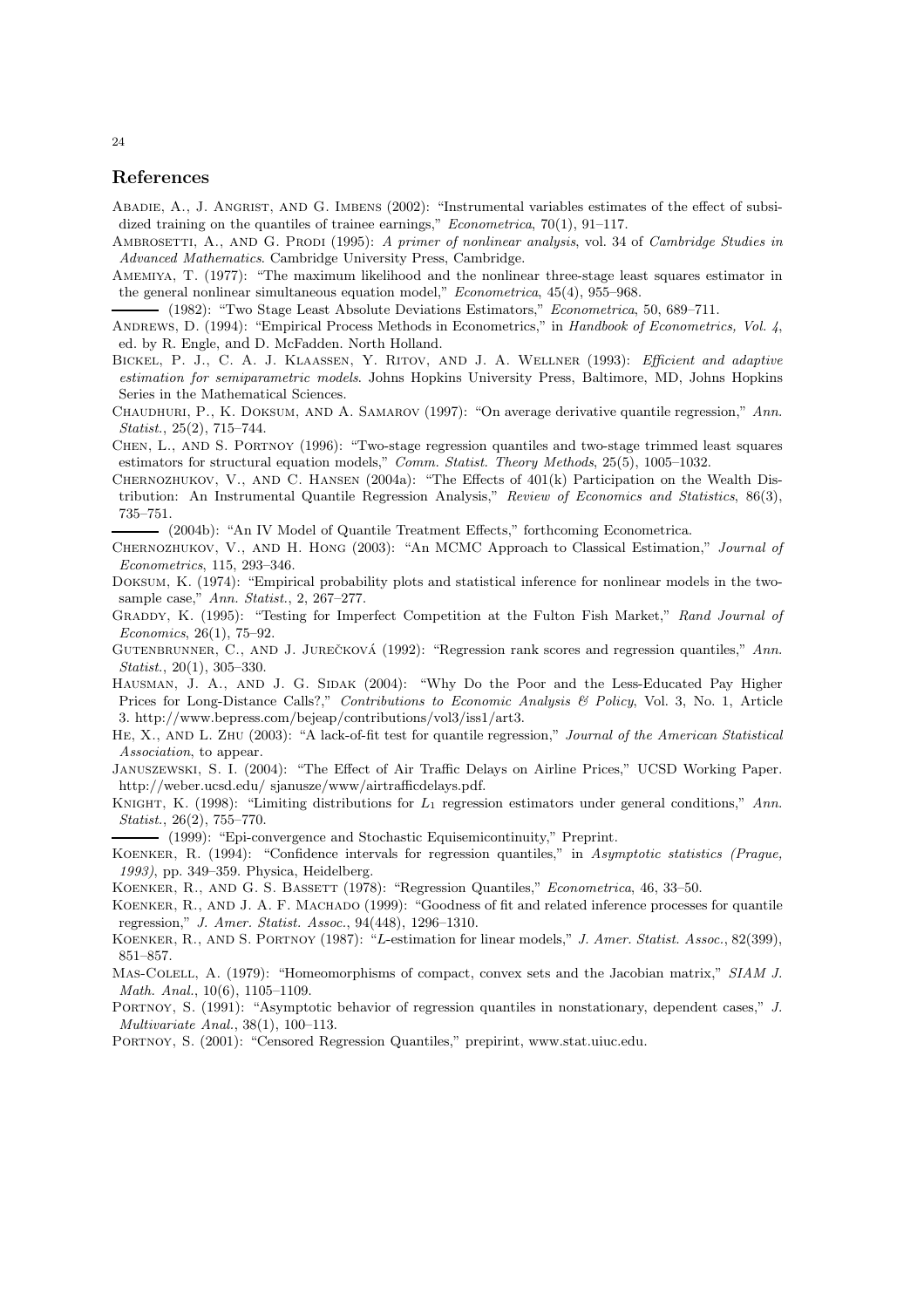PORTNOY, S., AND R. KOENKER (1997): "The Gaussian Hare and the Laplacian Tortoise," Statistical Science, 12, 279–300.

Sakata, S. (2001): "Instrumental Variable Estimation Based on the Least Absolute Deviation Estimator," Preprint, Department of Economics, University of Michigan.

van der Vaart, A. W. (1998): Asymptotic statistics. Cambridge University Press, Cambridge.

van der Vaart, A. W., and J. A. Wellner (1996): Weak convergence and empirical processes. Springer-Verlag, New York.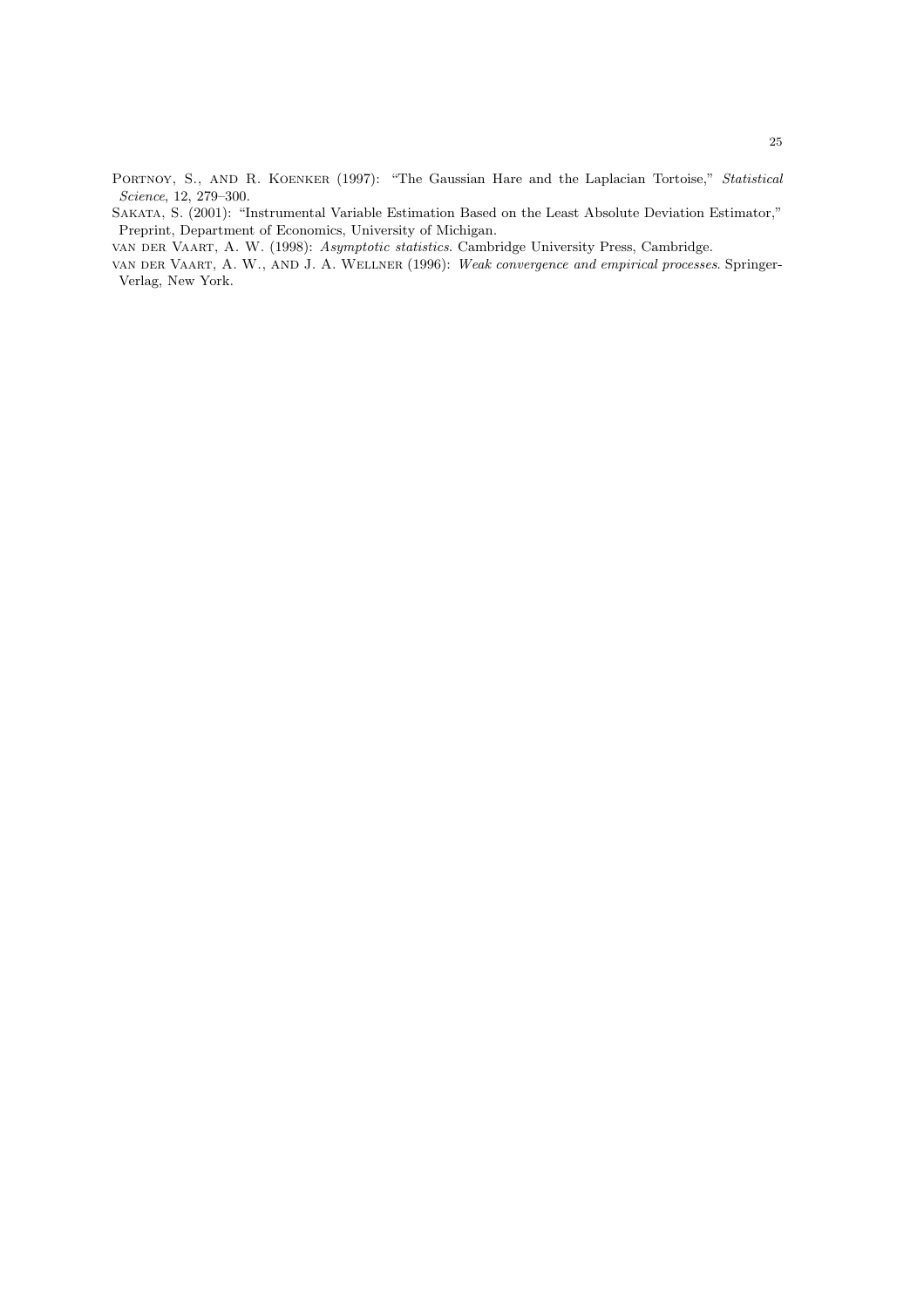



Note: Left Column: The estimated conditional quantile curves of the quantity of fish sold as a function of price for  $\tau = .15, .25, .50, .75,$  and .85. The top display is in log-price log-quantity space with log-price on the horizontal axis and log-quantity on the vertical axis. The bottom display is in price-quantity space with price on the horizontal axis and quantity on the vertical axis. Right Column: The demand curves estimated by IVQR for  $\tau = .15, .25, .50, .75,$  and  $.85$ . The top display is in log-price log-quantity space with log-price on the horizontal axis and log-quantity on the vertical axis. The bottom display is in price-quantity space with price on the horizontal axis and quantity on the vertical axis.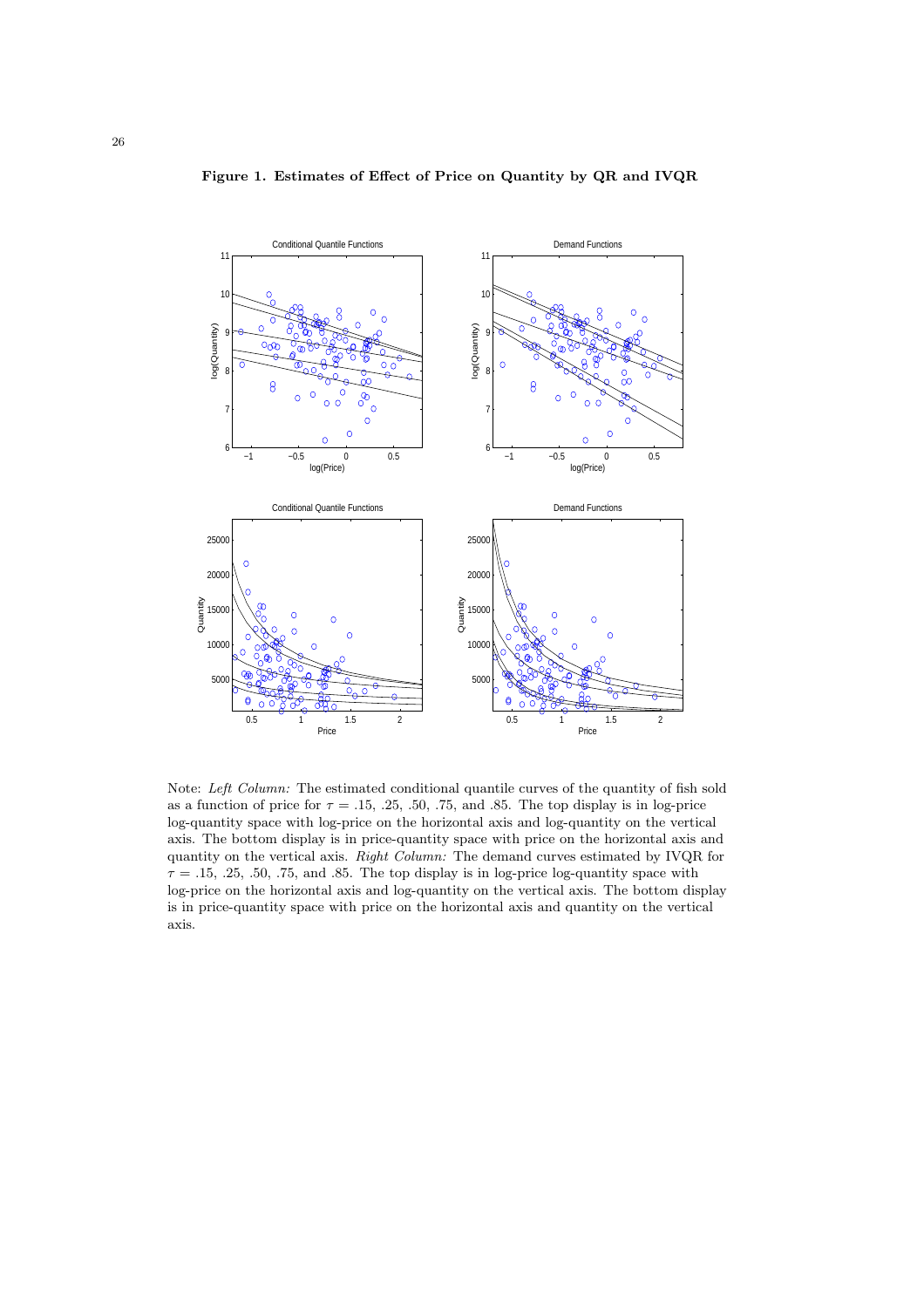

Figure 2. Statistic  $W_n(\alpha)$  in Demand Example Using Stormy as an Instrument

Note: Objective functions and dual confidence regions for demand for fish example. All models are as specified in the main text. The estimates make use of one instrument, Stormy.  $\alpha$  is on the horizontal axis and  $W_n(\alpha)$  is on the vertical axis. The horizontal line is the 95% critical value from a  $\chi_1^2$ . The dual confidence region is all values of  $\alpha$  such that the  $W_n(\alpha)$  lies below the horizontal line.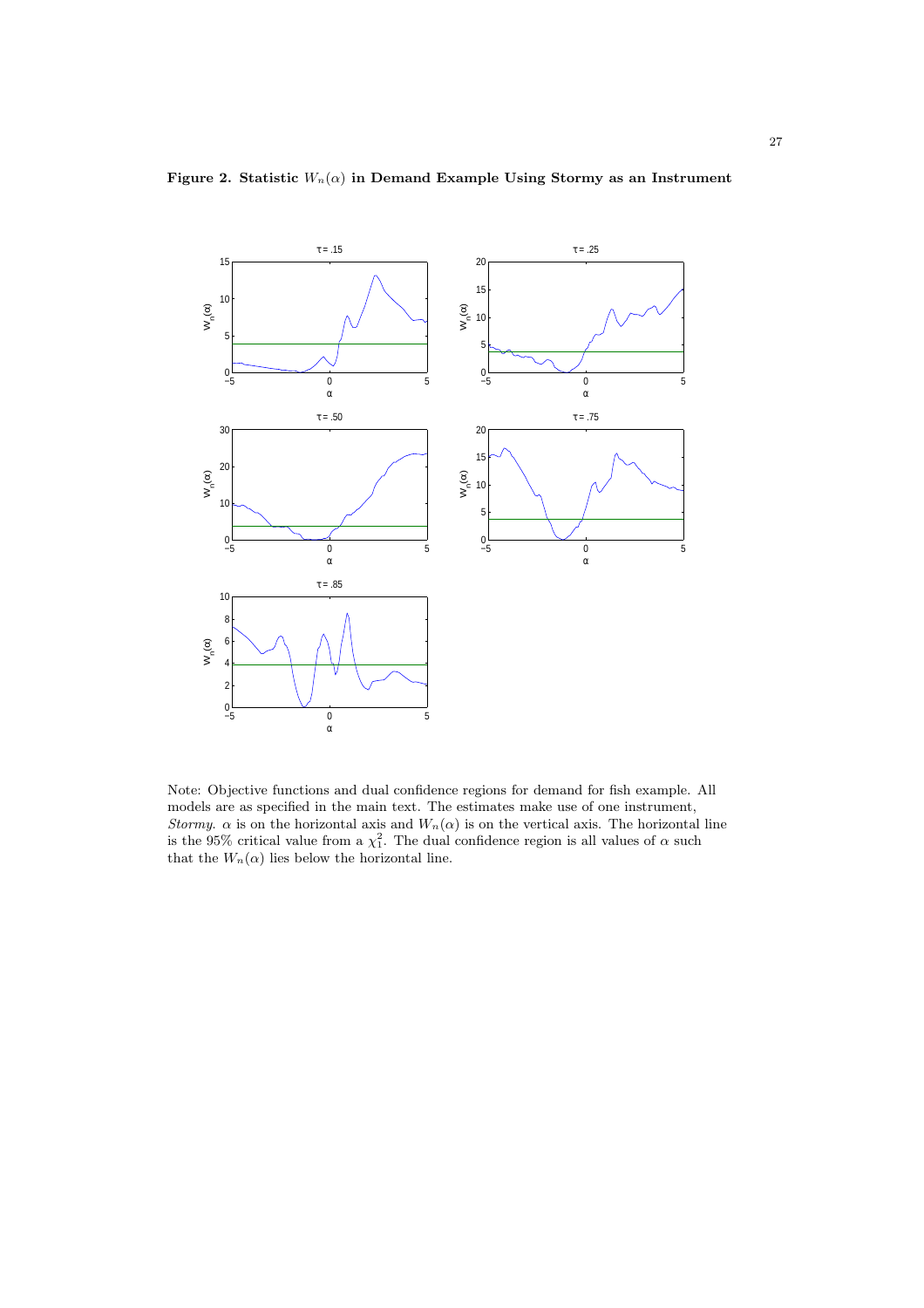

Figure 3. Statistic  $W_n(\alpha)$  in Demand Example Using Stormy and Mixed as Instruments

Note: Objective functions and dual confidence regions for demand for fish example. All models are as specified in the main text. The estimates make use of two instruments, Stormy and Mixed.  $\alpha$  is on the horizontal axis and  $W_n(\alpha)$  is on the vertical axis. The horizontal line is the 95% critical value from a  $\chi^2$ . The dual confidence region is all values of  $\alpha$  such that  $W_n(\alpha)$  lies below the horizontal line.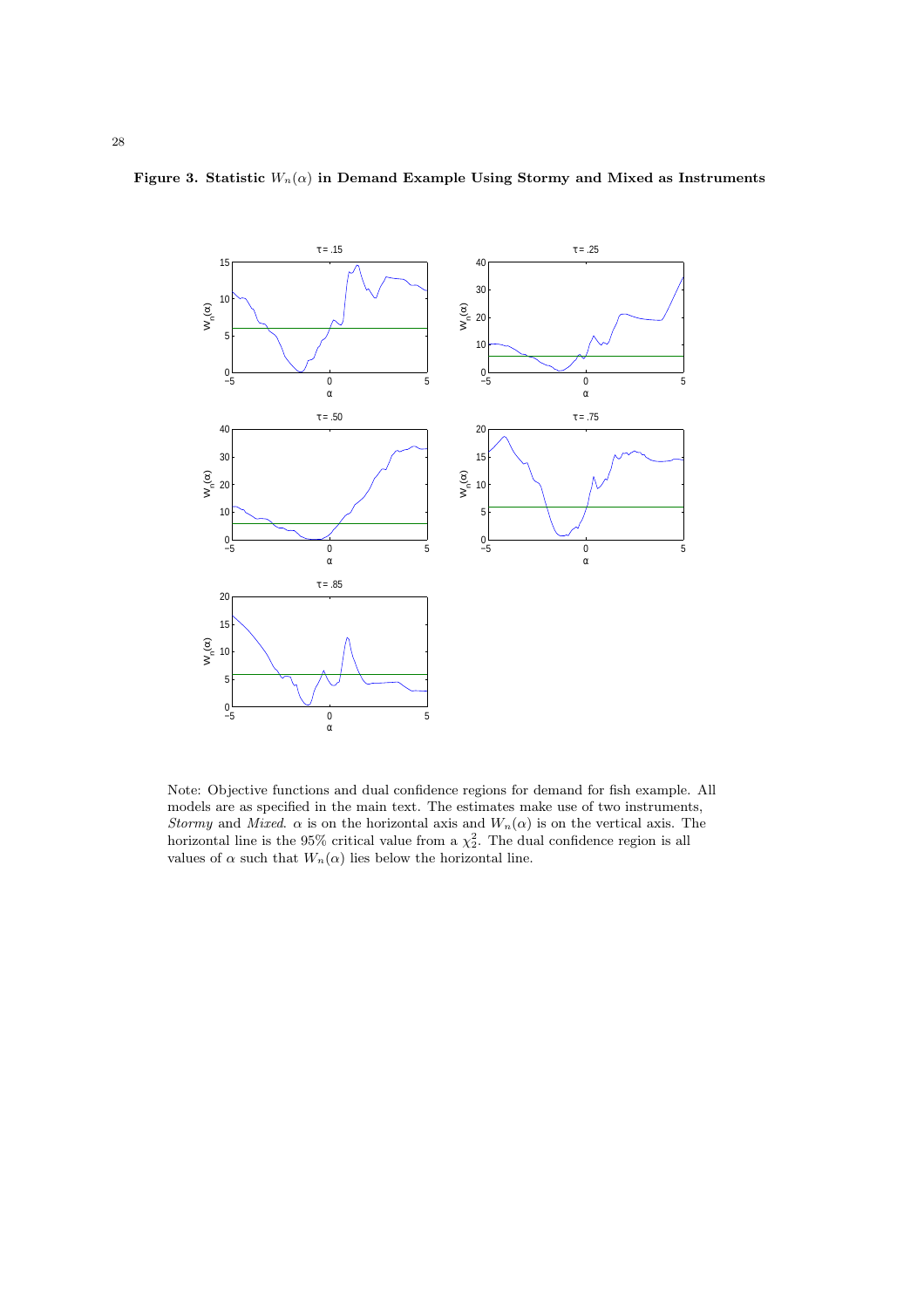

#### Figure 4. Estimates of the Training Impact by QR and by IVQR

Note: Left Column: QR and IVQR estimates of the impact of a job training program on earnings for  $\tau = .15, .25, .50, .75,$  and .85. The top panel reports the QR estimate of the training impact, and the bottom panel reports the IVQR results. In each figure, the solid line represents the point estimates, and the dashed (- -) line represents the 95% confidence interval formed using the direct inference approach. For the IVQR results, the dash-dot (-.) line represents the 95% confidence bound constructed using the dual inference procedure described in the text. In both figures, the horizontal axis measures the quantile index  $\tau$ , and the vertical axis is the impact of training on earning quantiles measured in dollars. Models include covariates as specified in the text, and the sample size is 5,102. Right Column: QR and IVQR estimates of the percentage impact of training for  $\tau = .15, .25, .50, .75,$  and .85. The top panel reports the QR estimate of the training impact, and the bottom panel reports the IVQR results. Percentage impacts are for moving from non-training to training and all other covariates are evaluated at their sample mean. In both figures, the horizontal axis measures the quantile index  $\tau$ , and the vertical axis is the percentage impact of training.